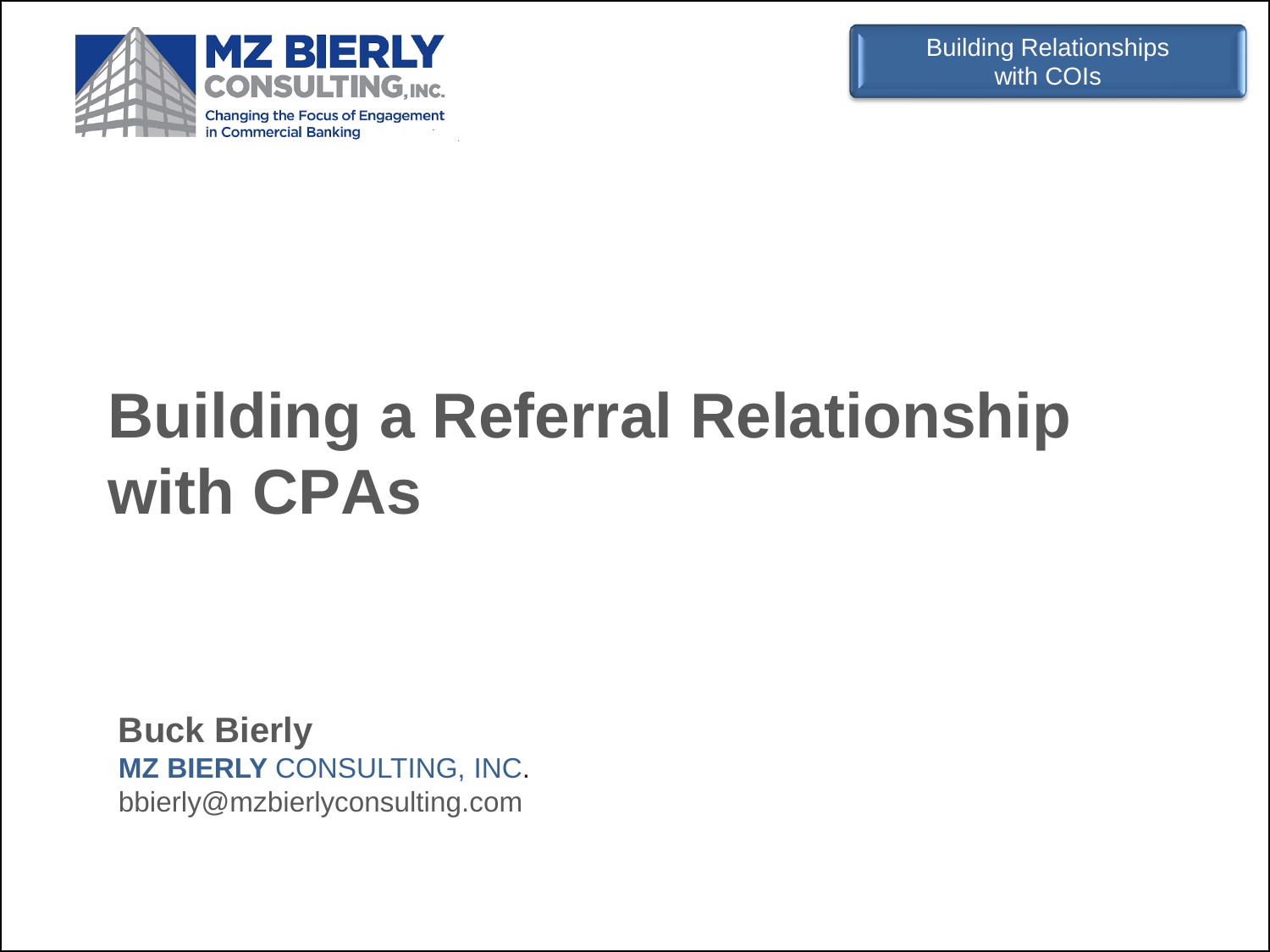## **Understanding the Accountant's "Mentality"**

- Not a **risk taker** by nature and training
- Traditionally has fought against **change**
- Good at numbers **but not necessarily business**
- Client base is **security**
- **Won't risk clients** with other professionals
- Trusted relationships **are key**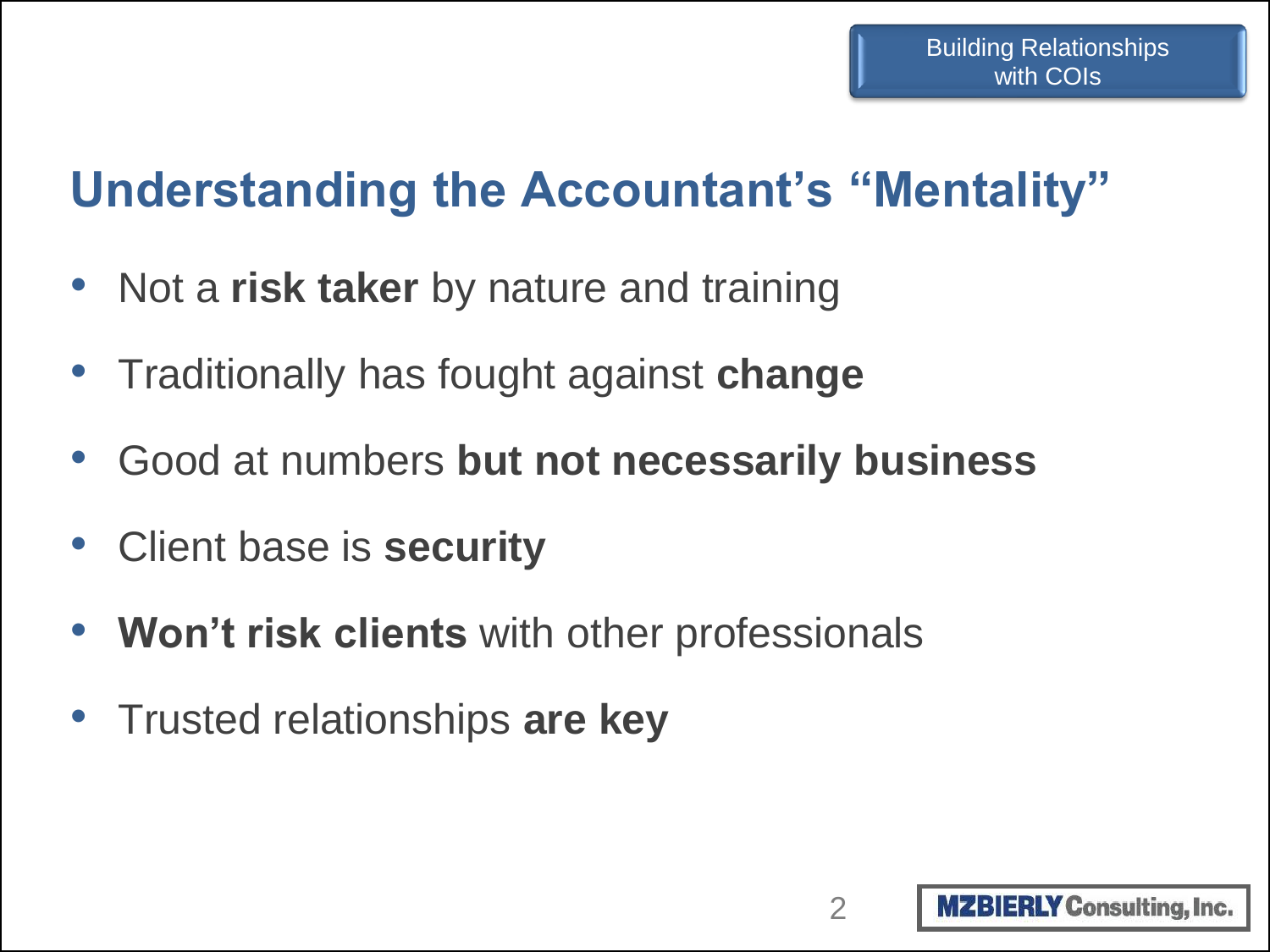## **Triangulated Relationships are Complicated. . . They are Carefully Built and Carefully Maintained**

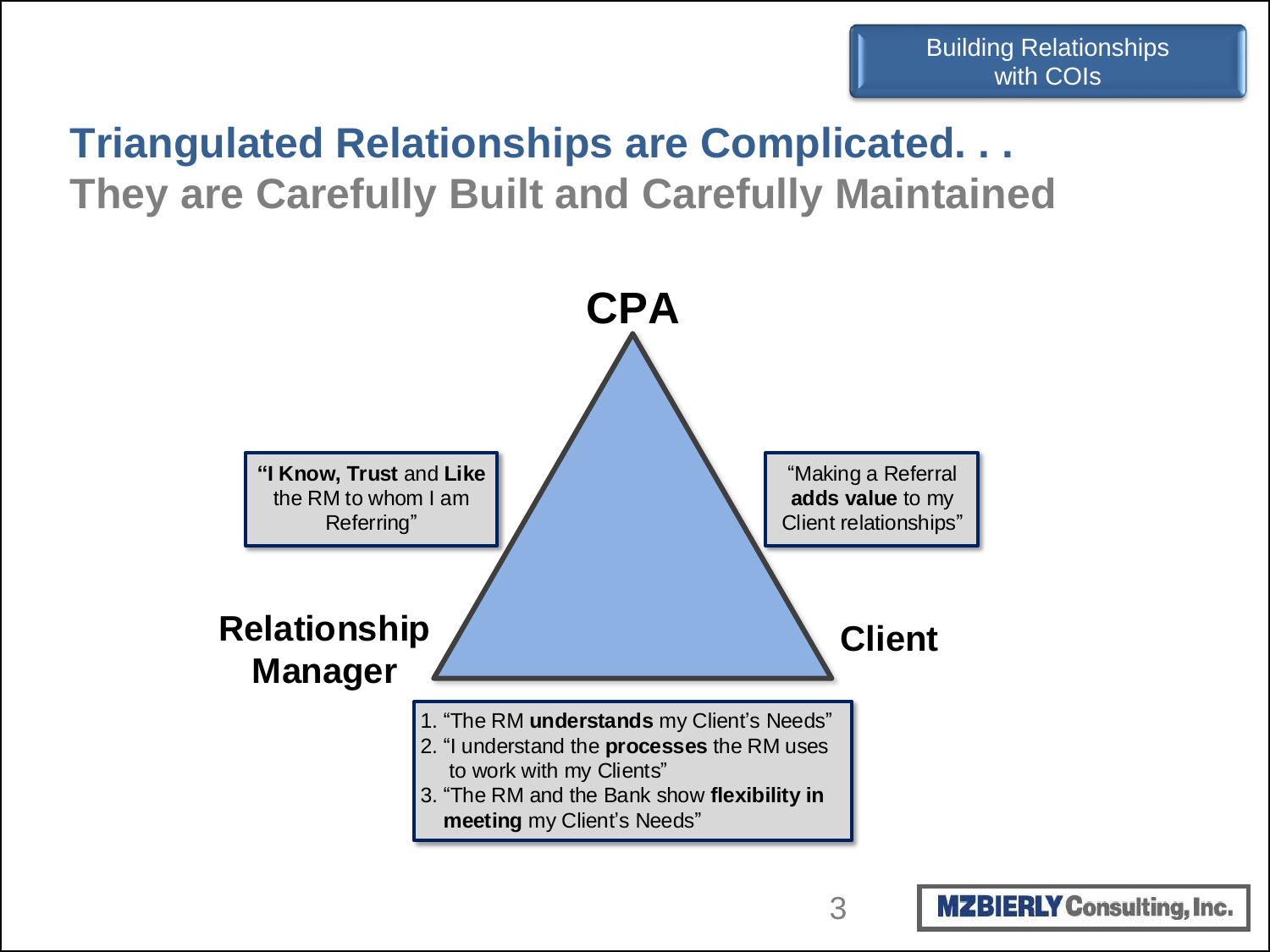## Working with your **Current CPA Relationships**

RM:

#### **Questions to consider:**

- 1. How many CPA referrals have you received **in the last 12 months**?
- 2. How many of those referrals **closed**? What was the **percentage closed** from each CPA?
- 3. Based on the percentages, where are you on the **short list** of each CPA?
- 4. What is your **strategy for staying** on the short list?
- 5. What is your **strategy for moving up** the short list?

| <b>Current Centers of Influence</b> |            |
|-------------------------------------|------------|
|                                     | ILocation: |

List Your Current COIs. Only list the COIs who have sent you 2 "significant" referrals in tha last 12 months Specialty = Accountant, Lawyer, Business Insurance Broker, Commercial Real Estate Broker, etc.

RF = the number of referrals from this COI in the last twelve months

BK = the number of "significant" closed referrals from this COI in the last twelve months

Efficacy = Percent of referrals from this COI that closed in the last 12 months

| <b>COI Name</b> | <b>Business or Firm Name</b> | Specialty | RF | ΒK | Efficacy |
|-----------------|------------------------------|-----------|----|----|----------|
|                 |                              |           |    |    |          |
| 2               |                              |           |    |    |          |
| з               |                              |           |    |    |          |
| 4               |                              |           |    |    |          |
| 5               |                              |           |    |    |          |
| 6               |                              |           |    |    |          |
| 7               |                              |           |    |    |          |
| l8              |                              |           |    |    |          |
| 9               |                              |           |    |    |          |
| 10              |                              |           |    |    |          |
| 11              |                              |           |    |    |          |
| 12              |                              |           |    |    |          |
| 13              |                              |           |    |    |          |
| 14              |                              |           |    |    |          |
| 15              |                              |           |    |    |          |

MZ BIERLY CONSULTING. INC.

Page 1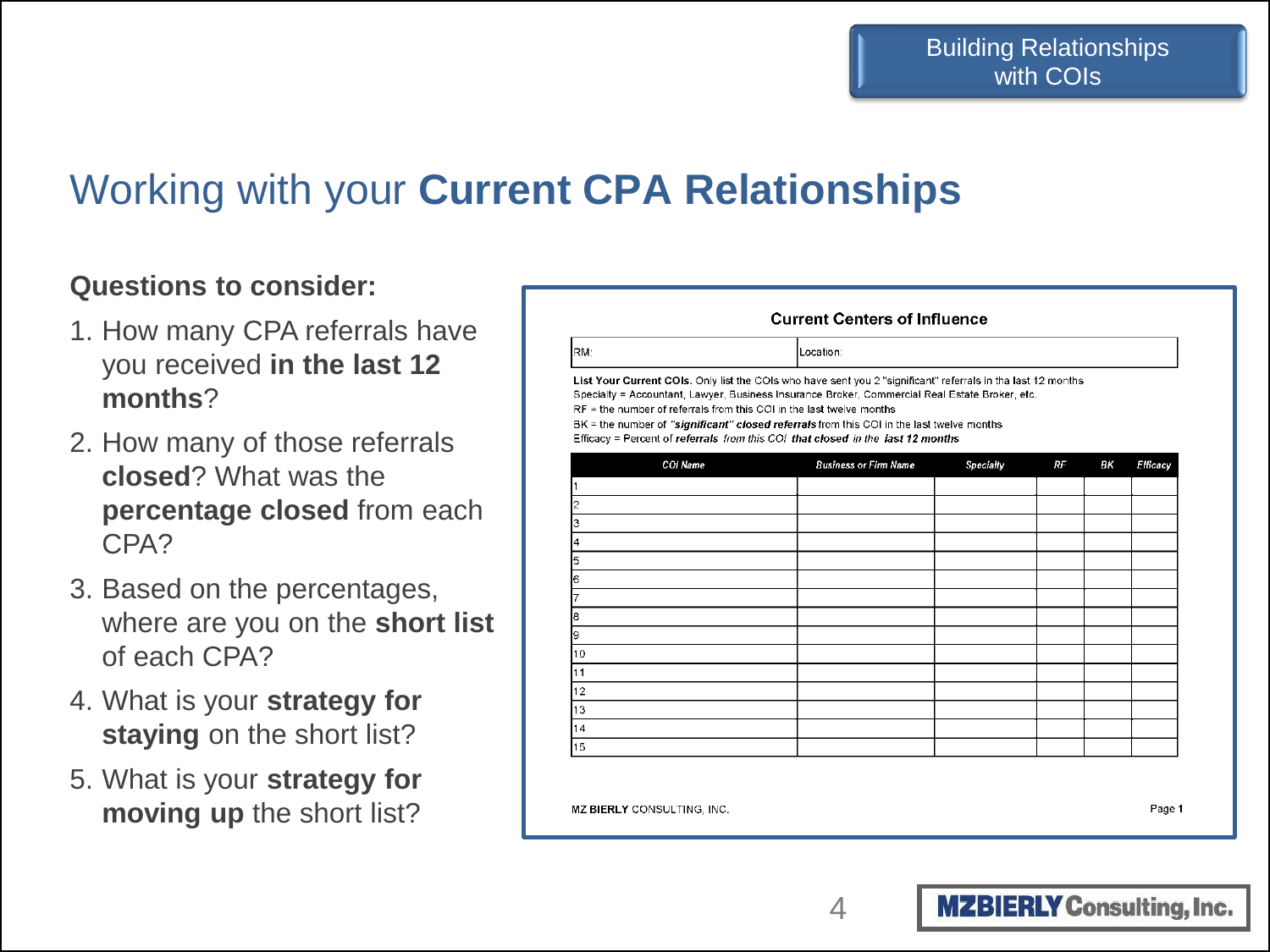## Working with **Prospective CPA Relationships**

#### **Questions to consider:**

- **1. How many names** are on your list Prospective CPA list now? You need at least 12.
- 2. What are the **best sources** for additional names?
- 3. Do you want **referrals for specific industry sectors?**
- 4. Do you want referrals that **match a "target profile". . .** for example, no start-ups, no trade contractors?

| RM:                                                                                                                                                         | Location:                              |           |
|-------------------------------------------------------------------------------------------------------------------------------------------------------------|----------------------------------------|-----------|
| Specialty = the specialty of the COI (Accountant, Lawyer, Business Insurance, Commerial Real Estate Broker, etc.)<br>Location = where this COI is domiciled |                                        |           |
| <b>COI Name</b>                                                                                                                                             | <b>Business or Firm Name, Location</b> | Specialty |
|                                                                                                                                                             |                                        |           |
| 2                                                                                                                                                           |                                        |           |
| 3                                                                                                                                                           |                                        |           |
| 4                                                                                                                                                           |                                        |           |
| 5                                                                                                                                                           |                                        |           |
| 6                                                                                                                                                           |                                        |           |
| 7                                                                                                                                                           |                                        |           |
| 8                                                                                                                                                           |                                        |           |
| g                                                                                                                                                           |                                        |           |
| 10                                                                                                                                                          |                                        |           |
| 11                                                                                                                                                          |                                        |           |
| 12                                                                                                                                                          |                                        |           |
| 13                                                                                                                                                          |                                        |           |
| 14                                                                                                                                                          |                                        |           |
| 15                                                                                                                                                          |                                        |           |

Page 3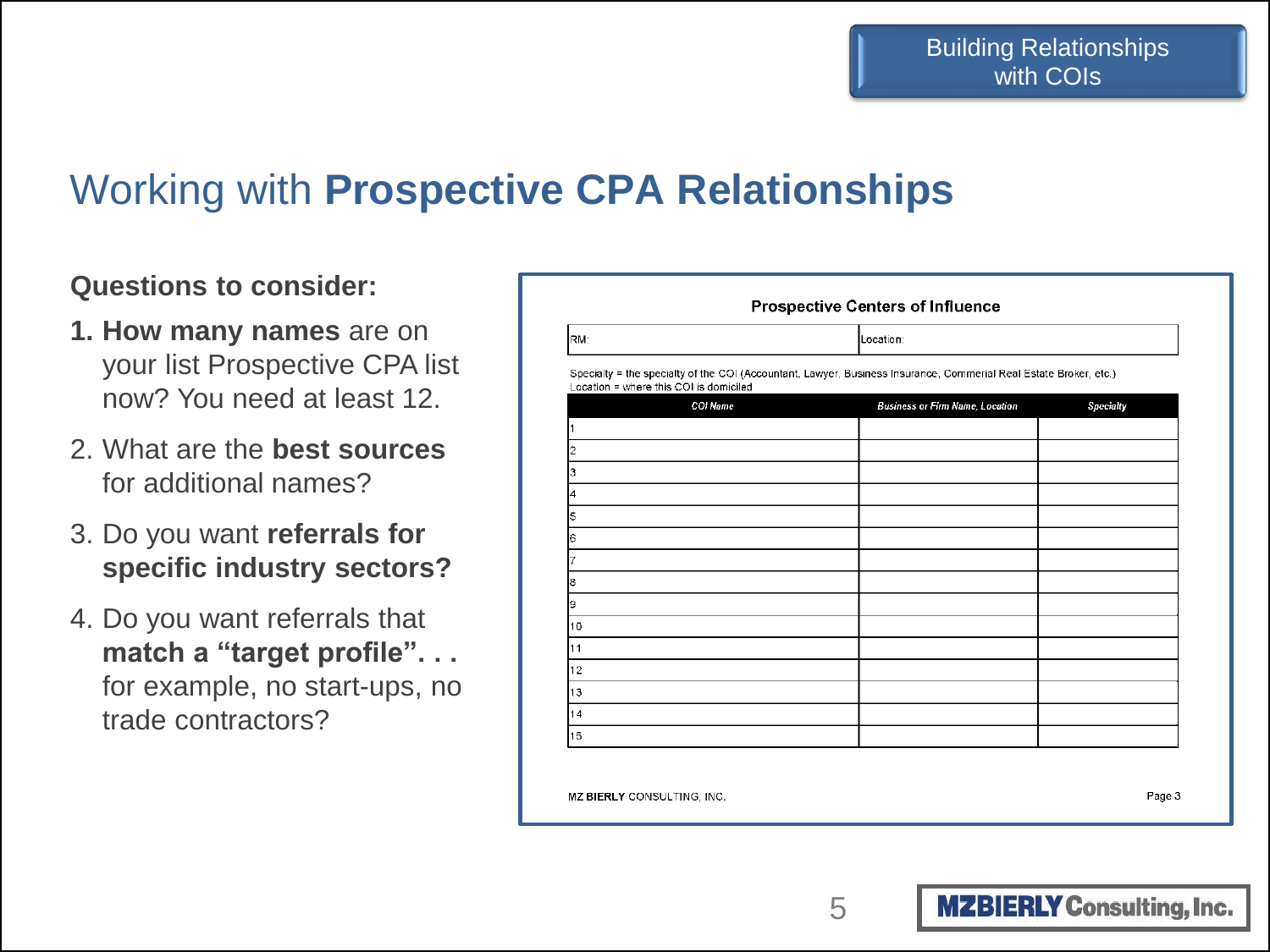# **BUILDING A CPA PROSPECT LIST** Working with Prospective CPA Relationships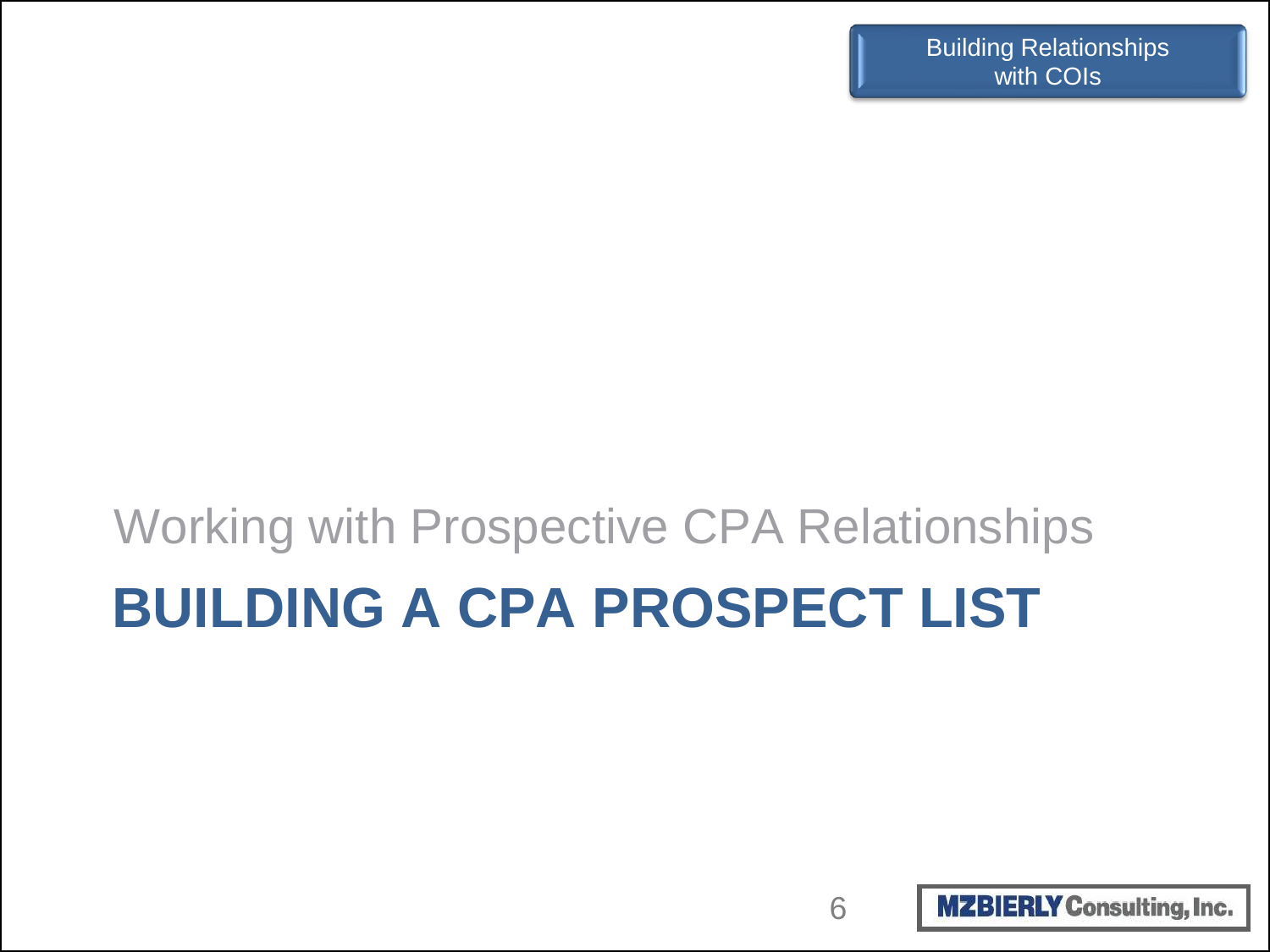## Building a **CPA Prospect List**

- 1. Work with multiple sources to build an effective Prospect list
- 2. Build the list from both **existing** and **new sources** of CPAs. The following sources are a good starting point:
	- Build a list of CPAs **your clients** and **prospects** use\*
	- The American Institute of CPAs (aicpa.org)
	- State CPA Society lists
	- Local Business Directories
	- \* Best Source (look through new, recent and past statements)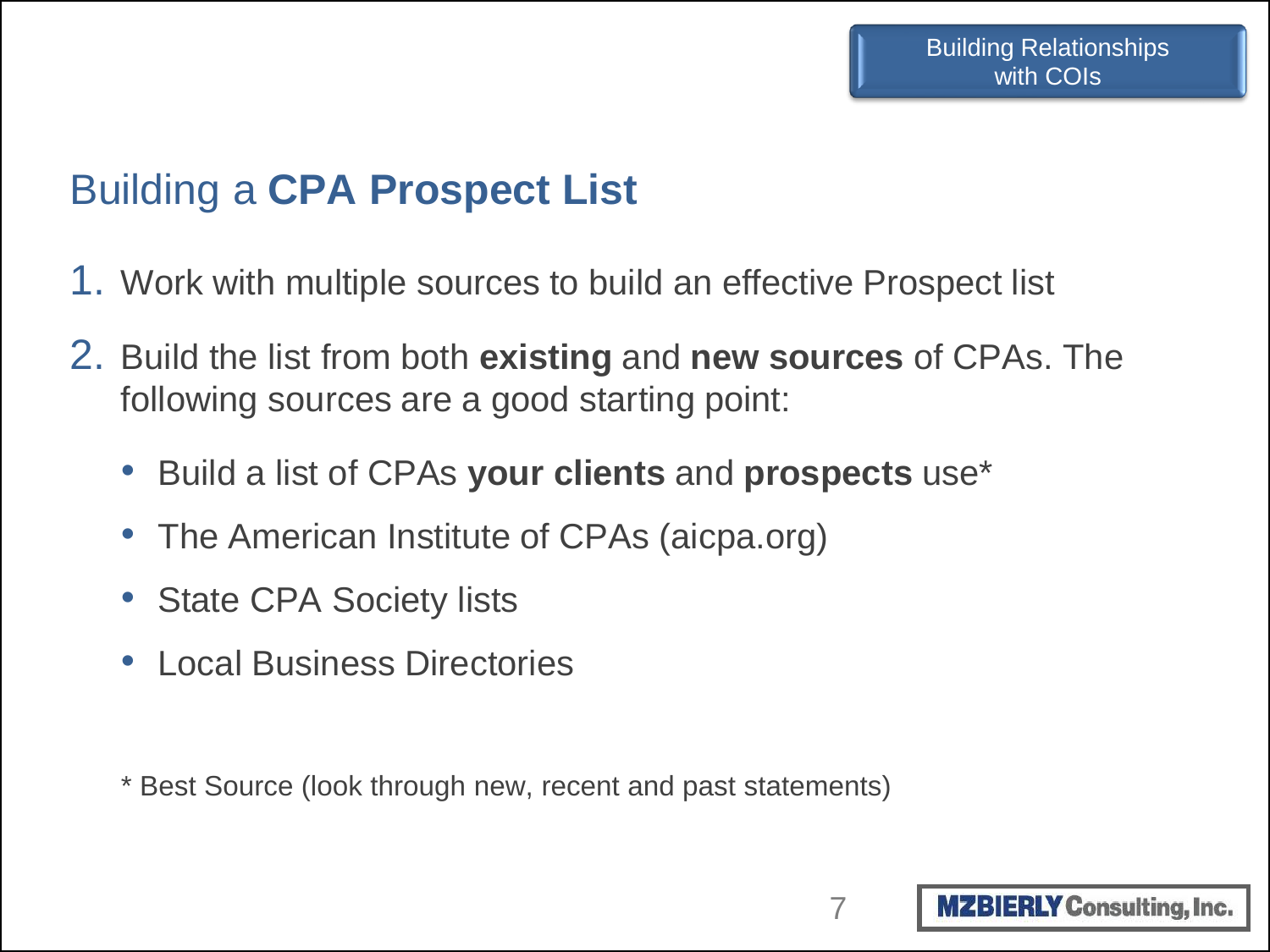### The Best List: **The CPAs Your Clients and Prospects Use**

Build a list of the CPAs your **customers** and **prospects use**

- **1. Review** "old" financial statements and tax returns\*
- **2. Record** names from "new" financial statements and tax returns\*
- **3. Ask all deposit only relationships** who their accountant is
- **4. Ask all prospects** who their accountant is

\* Best Done as a Team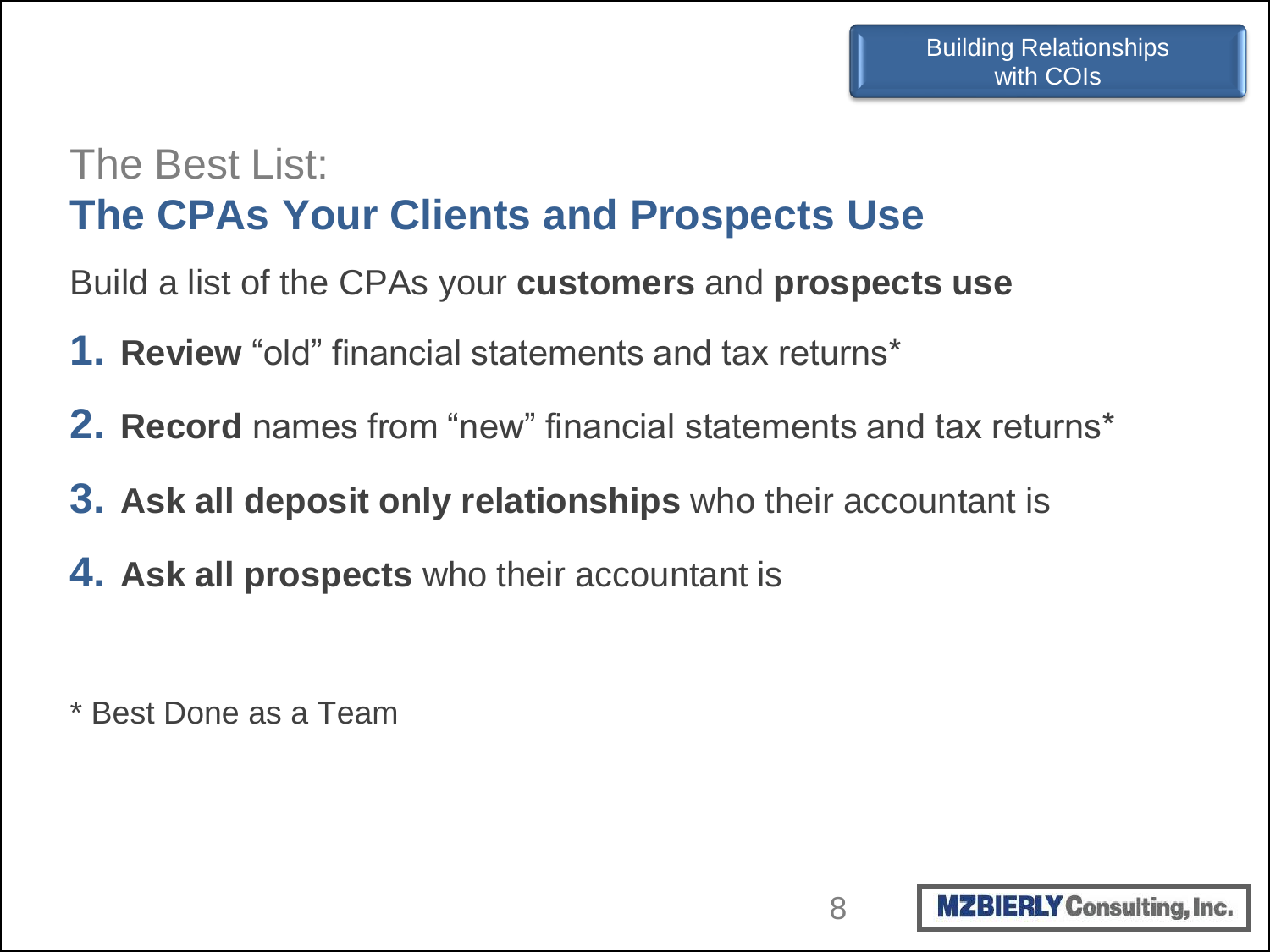## Next Best Lists: **Using the State CPA Society "Lists" to Build Your List**

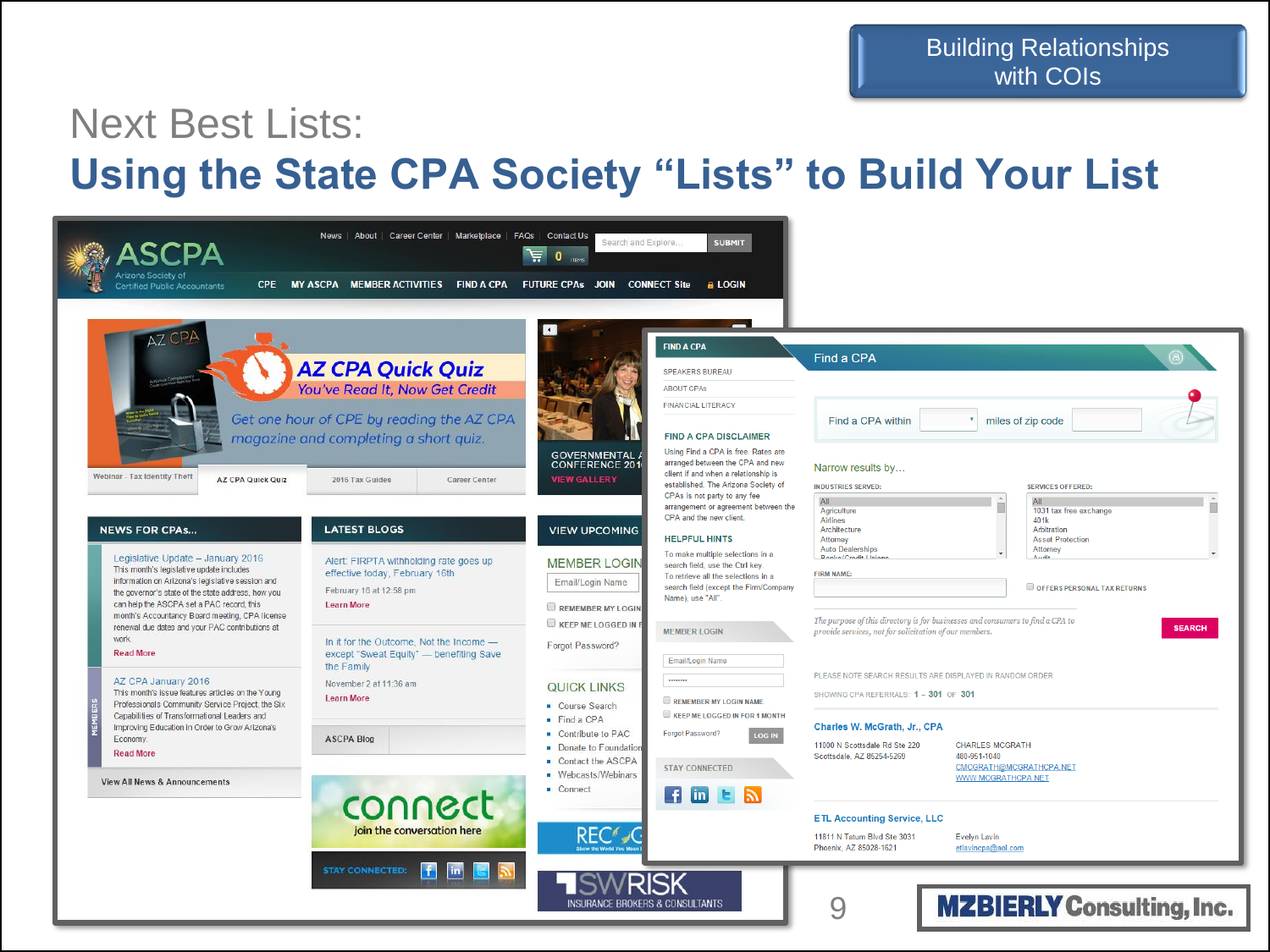# **BUILDING THE CPA RELATIONSHIP** Working with Prospective CPA Relationships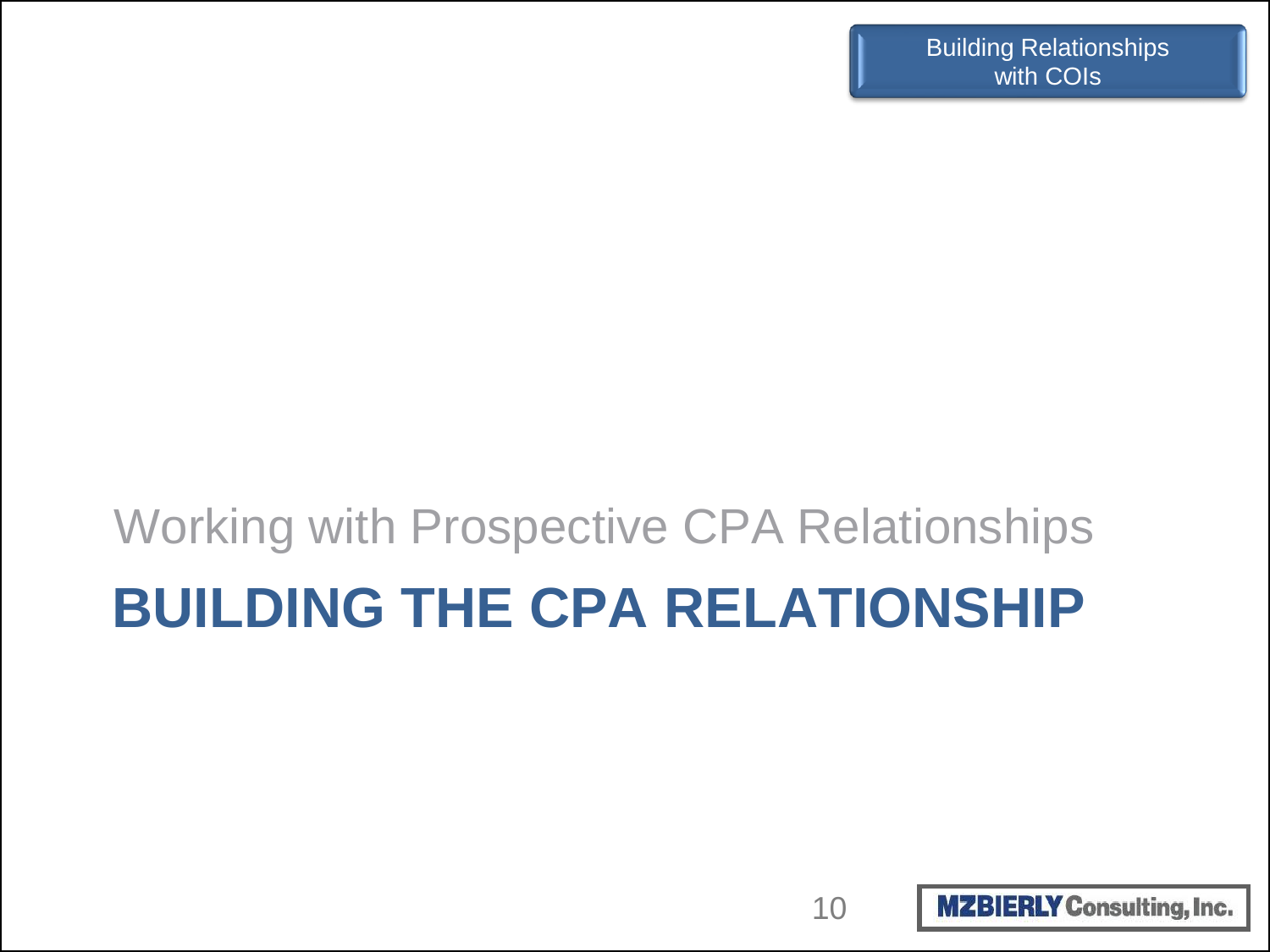#### Build a Relationship Development Strategy: **What You Need to Know Before You Meet with Them**

#### Use the **AICPA,** the **State Society Website, t**he **Firm's Website and LinkedIn** for data about the **Firm**

- 1. Number of professionals in the Firm
- 2. Location(s)
- 3. How long in business
- 4. Niches/specialties of the Firm (and Partners, if available)
- 5. The "Senior" Partners
- 6. Profile in the community

And, use your **internal sources** for this information:

• Do **other Bankers or Lines of Business** in your Bank have a relationship with the Firm or a Partner in the Firm?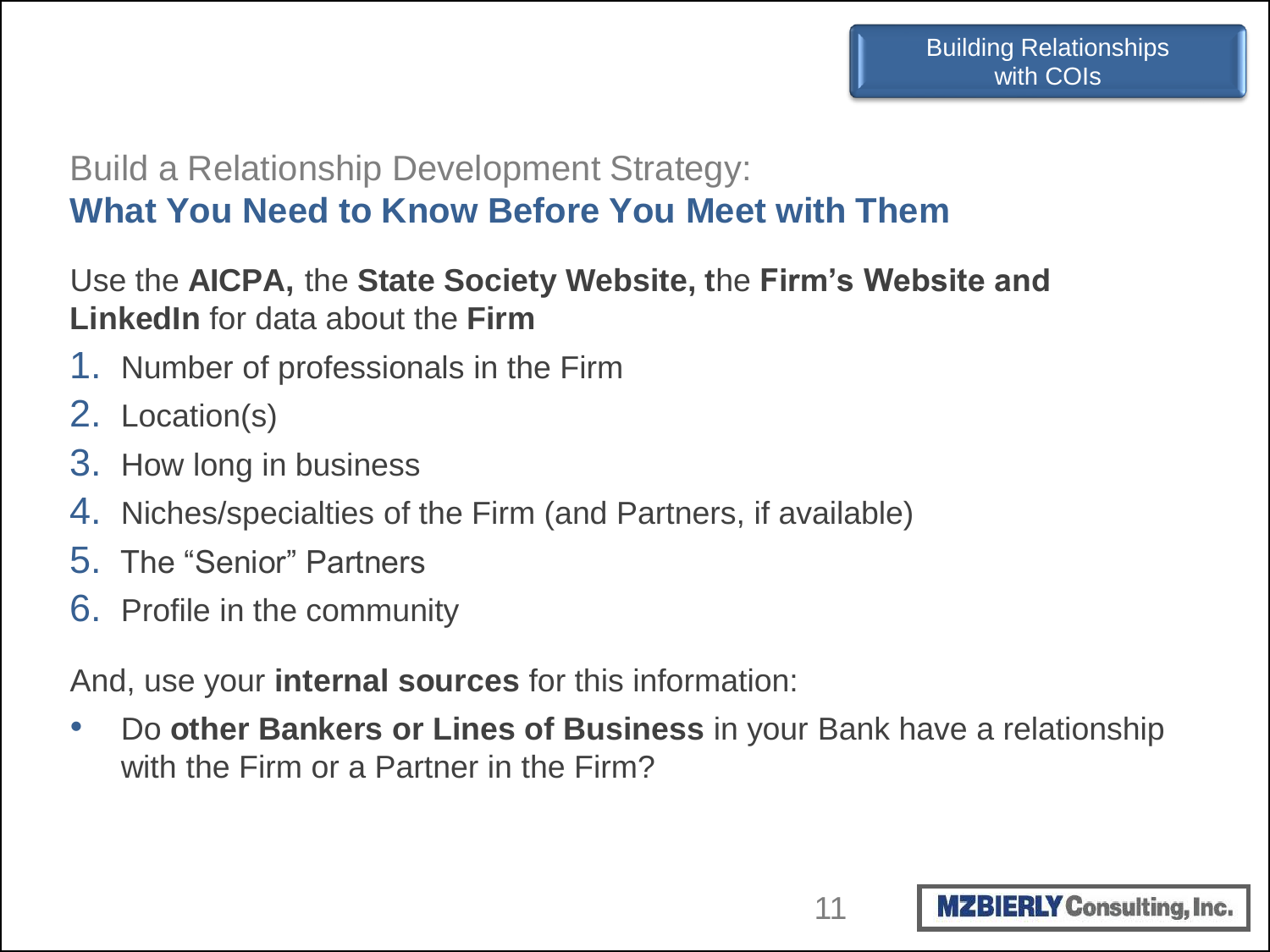#### Building a Relationship Development Strategy: **What You Need to Know Before You Meet with a Partner**

Use the **AICPA website,** the **State Society Website,** the **Firm's Website** and **LinkedIn** for information about the **Partner:**

- 1. Professional Background
- 2. Awards
- 3. Niches or Specialties of the Partner
- 4. Age, Personal Background and Interests
- 5. Profile in community

Do your **"homework"** within your Bank:

- Do you and the Partner any have **mutual clients?**
- Does the **Partner have** a **relationship** with or **contacts** within your Bank (Private Banking, Trust, Branch Banking, etc.)?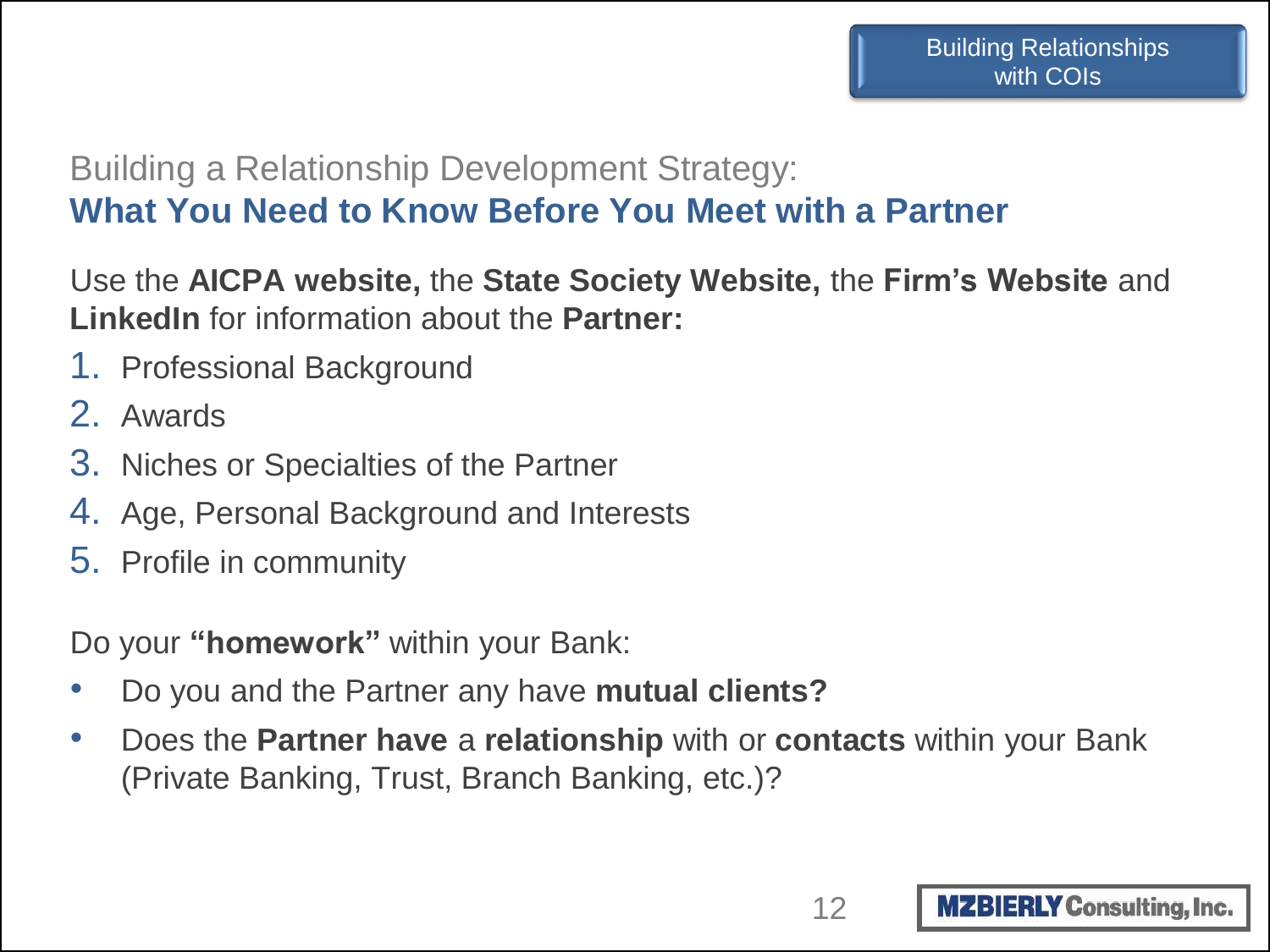### Building a Relationship Development Strategy: **Building the Momentum. . . Getting the First One-on-One Meeting**

**No Cold Calling. . .** Use these alternatives. . .

- 1. Get **your clients** or **prospects** to introduce you
- 2. Hold **annual client reviews** with your clients and their CPAs
- 3. Invite **CPAs to bank events** for clients and prospects
- 4. Offer **CEU seminars** for CPAs and invite your **CPA Prospects**
- 5. Involve **CPAs as guest speakers** for client events
- 6. Attend **Association for Accounting Administration** meetings (cpaadmin.org)

Of course, you'll **ask the CPA for a one-on-one meeting at these events!!**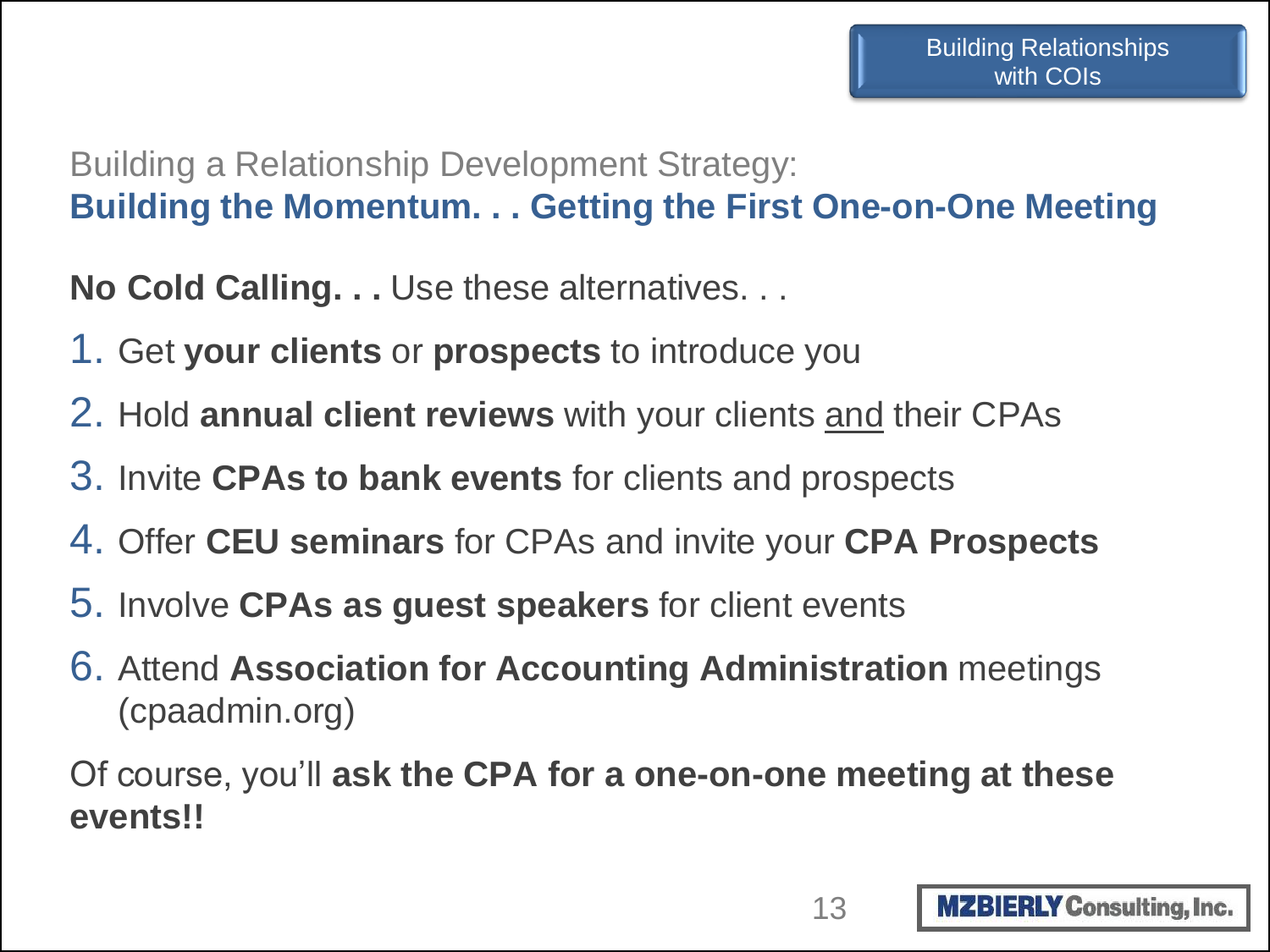### Building a Relationship Development Strategy **Strategizing the One-on-One Meetings with a Partner\***

- 1. Be sure your **Meeting Objectives** are clear.
	- a. Are you trying to bank the firm, bank the Partner or start a referral relationship with the Partner? [Start a referral relationship ]
	- b. What's your "advance" for this call? [Get a next meeting]
- 2. What's the "**value proposition"** you'll demonstrate?
	- a. "I want to refer you business." [No]
	- b. "I want to show you our products. . . Do your clients need them?" [No]
	- c. "I'd like to find out more about your client relationships, the needs they typically have and show you how we have helped similar clients." [Yes]
- 3. Stay Focused. . . **5 Meetings in 6 Months!**

\*The correct answer is [in Blue]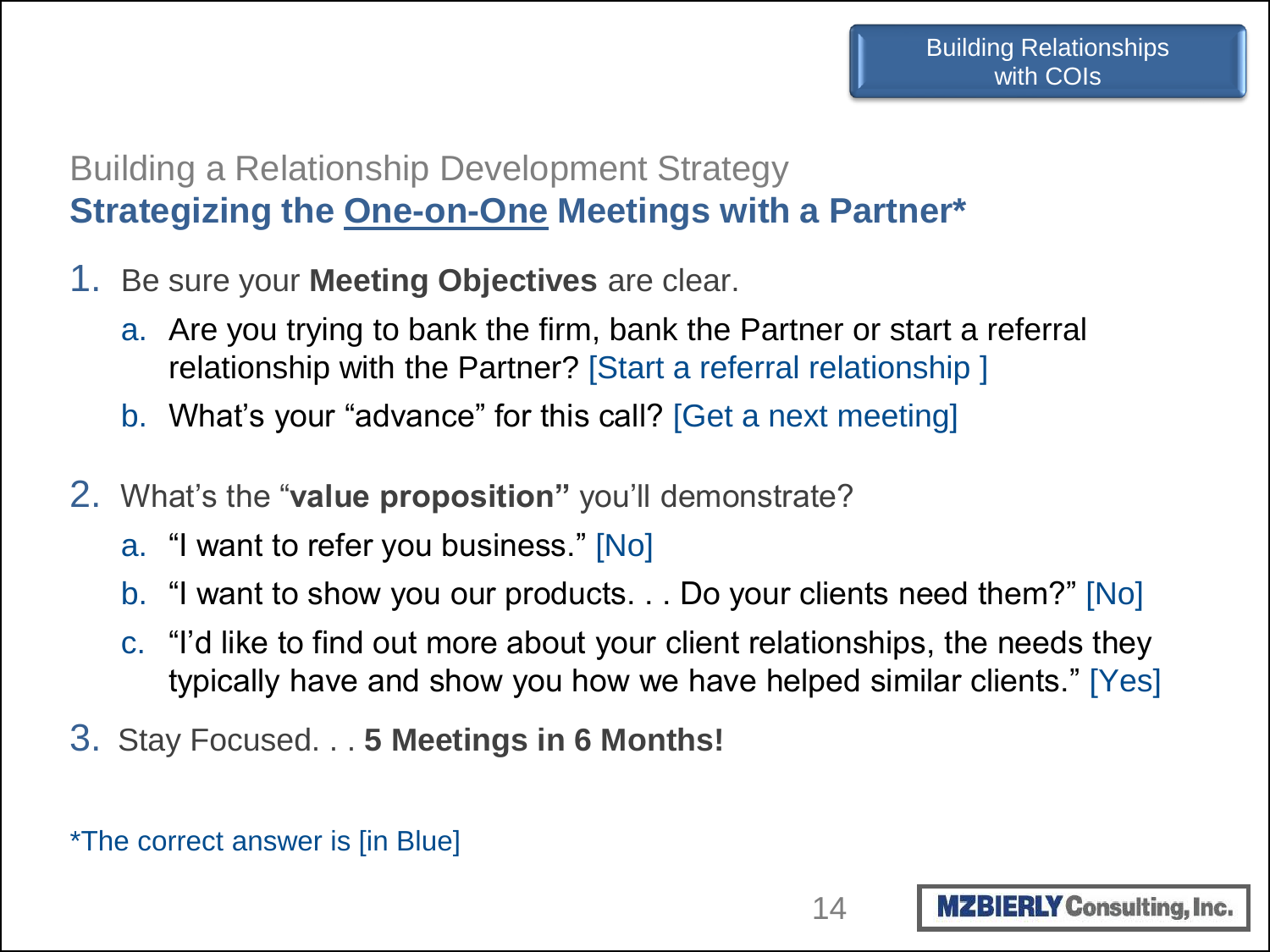#### Executing the Relationship Development Strategy: **Making the Initial Partner Meeting Successful**

- 1. Be prepared. **Do your homework** on the firm and the Partner.
- 2. Ask a lot of questions about the **Firm**. **Focus on. . .**
	- a. Where they are
	- b. Where they want to go
	- c. Their business model
	- d. Issues they're facing as a firm
- 3. Be prepared to talk about your **internal processes**
	- a. Credit approval
	- b. Risk management
	- c. Client Relationship Management
- 4. Look for **areas of similarity**
	- a. Type of clients they serve (and you serve)
	- b. The needs that their clients present to them (do you have clients presenting similar needs?)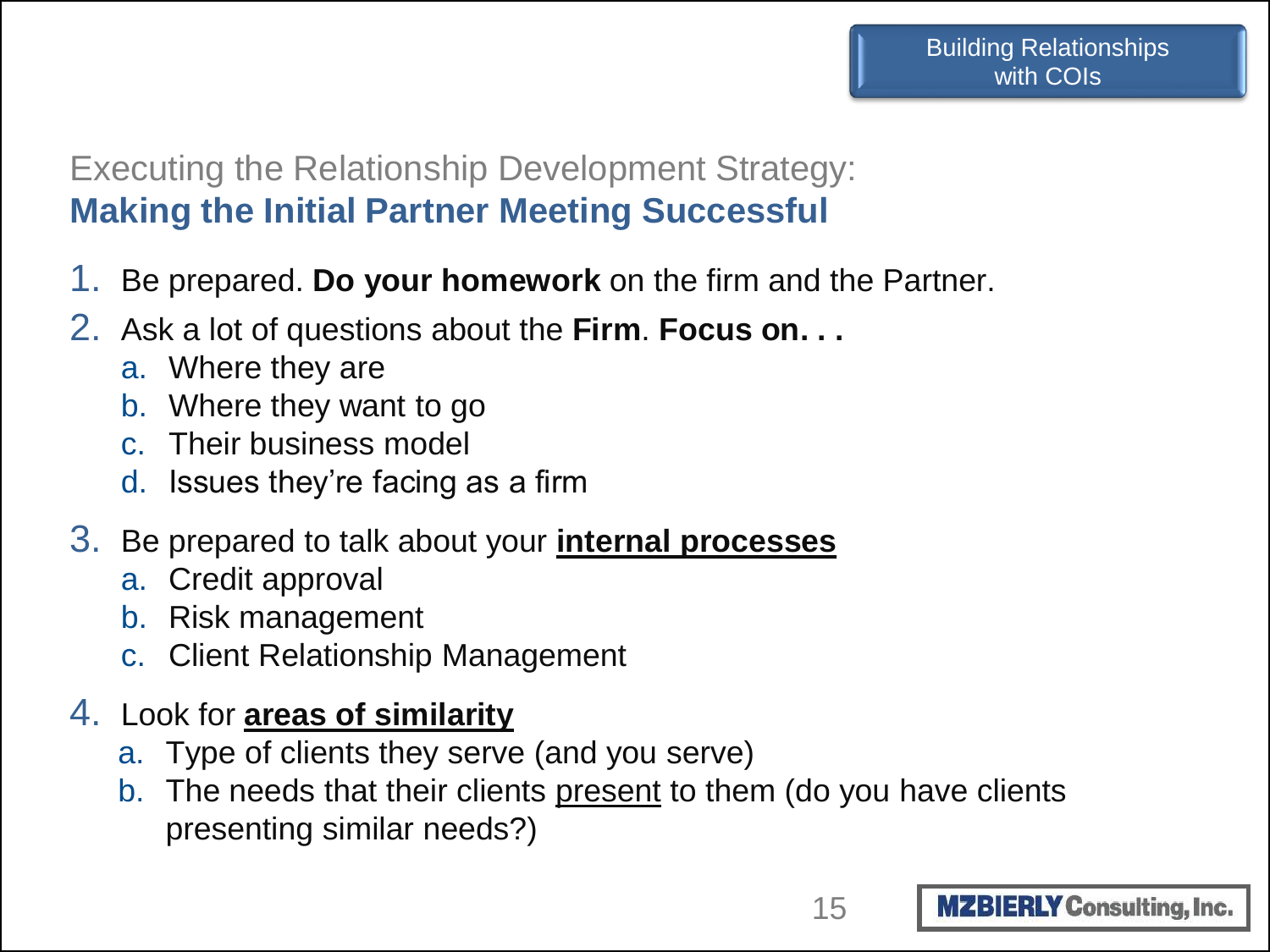#### Executing the Relationship Development Strategy: **Making the Initial Partner Meeting Successful**

- 5. Discuss your **target profile**
- 6. Share any "stories" about **similar types of clients** you have worked with
- 7. Stay away from **product pitches**
- 8. Think about (and finally ask) what **you can do for his "business"**
- 9. Begin developing a **personal** as well as a **professional relationship.**
- **10. Success** is scheduling a next appointment within 30 days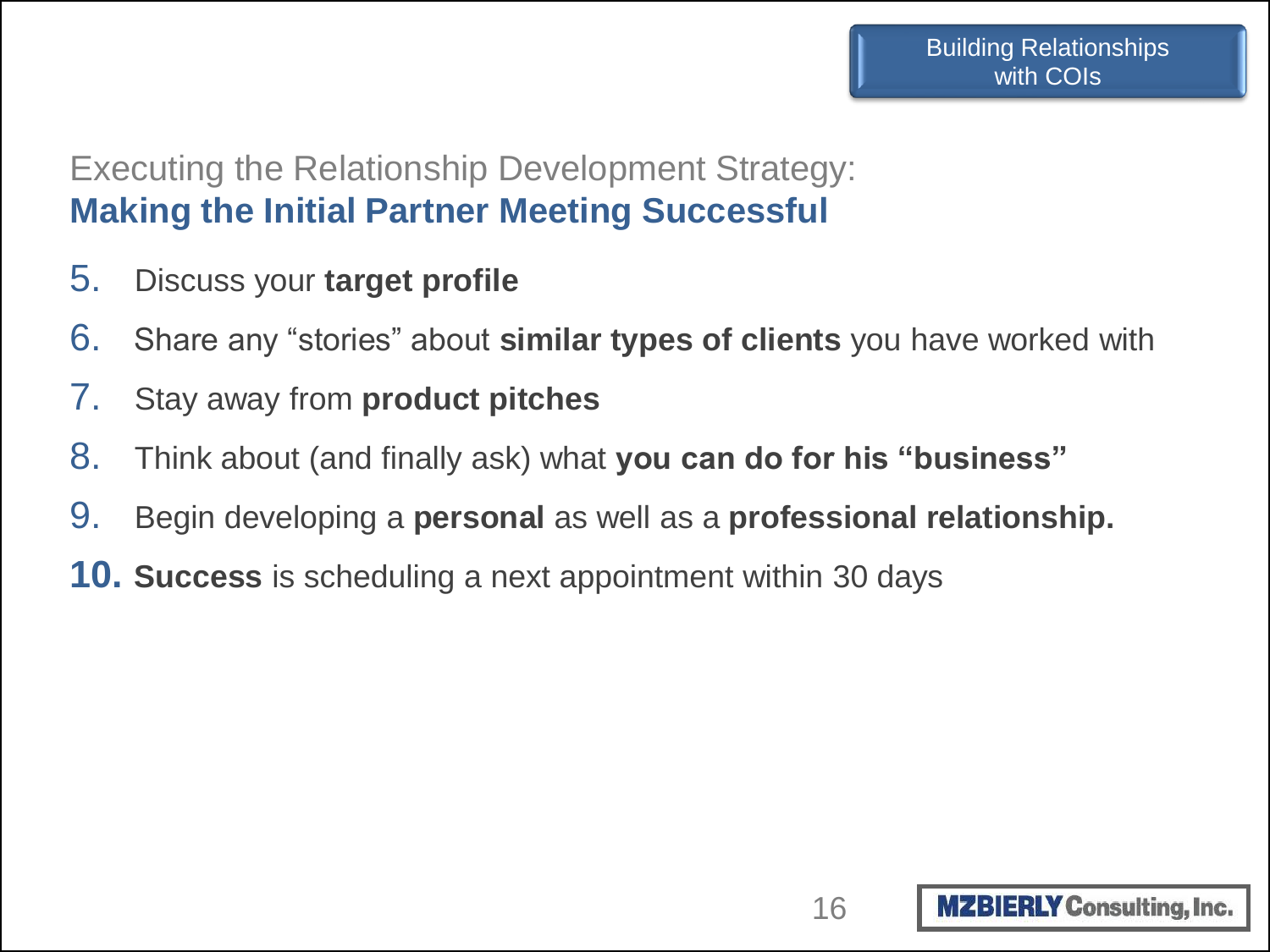### Executing the Relationship Development Strategy: **Be Prepared to Show Them your Target Profile**

| <b>High Appeal Industries</b>                                 | <b>Limited Appeal Industries</b> |
|---------------------------------------------------------------|----------------------------------|
| • Manufacturers                                               | • Real Estate Investment         |
| • Wholesalers                                                 | • Low-End Retail                 |
| • Distributors                                                | $\bullet$ Restaurants            |
| • Architect, Engineering and Business Service<br><b>Firms</b> | • Mini-Warehouses/Carwashes      |
| <b>Law Practices</b>                                          | • Landscaping                    |
| • Accounting Firms                                            | • Service or Gas Stations        |
| • Insurance Brokers or Firms                                  | • Used Car Dealerships           |
| • Large General Contractors                                   | • Real Estate Investment         |
| • Medical, Dental and Health Practices                        | • Low-End Retail                 |
| • Ag-Related Businesses                                       | $\bullet$ Restaurants            |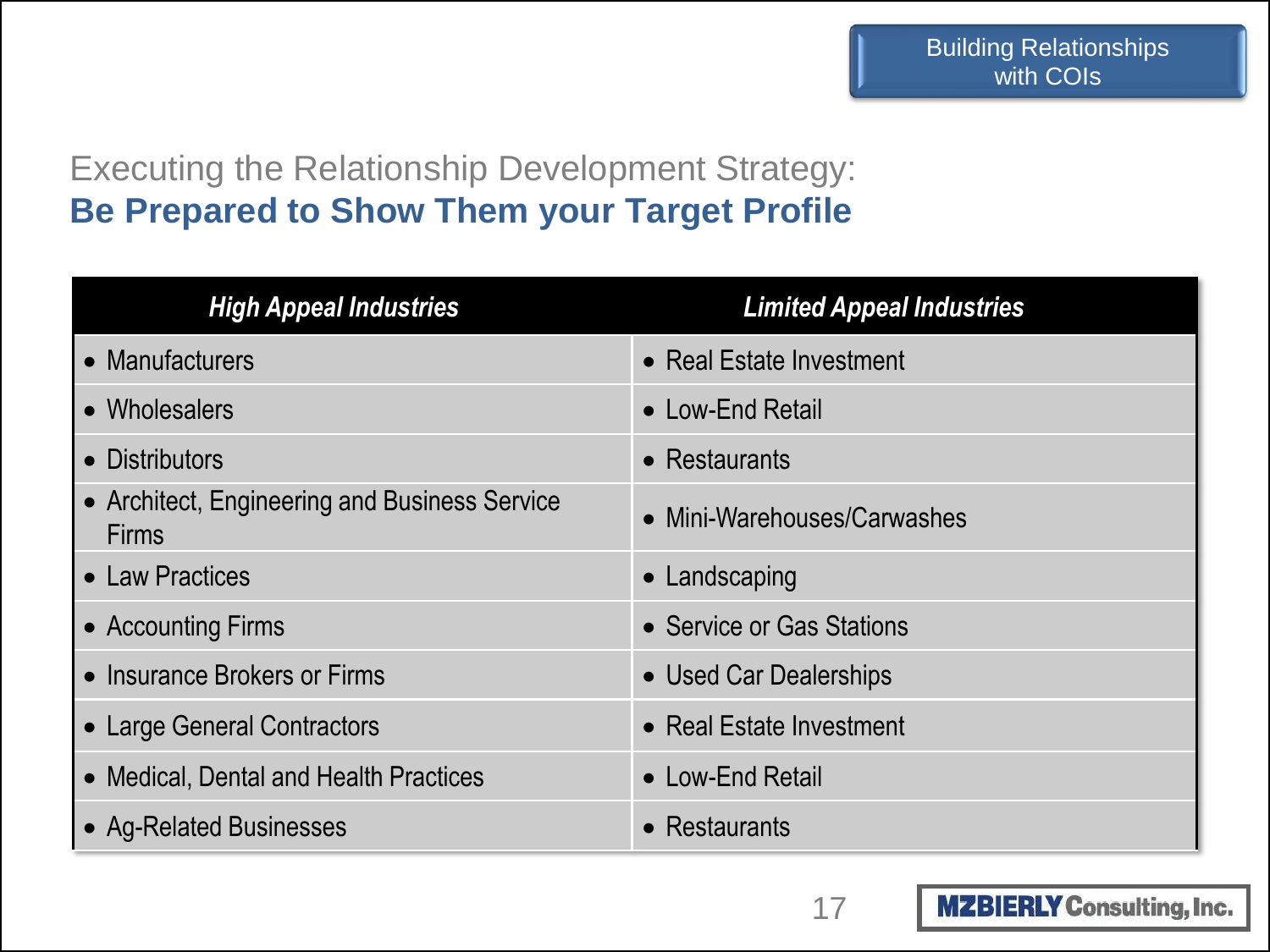### Executing the Relationship Development Strategy: **Be Prepared to Show Them your Target Profile**

| <b>Business Characteristics</b>                                                 |
|---------------------------------------------------------------------------------|
| In business over 5 years                                                        |
| Sales revenue between \$2,500,000 and \$35,000,000                              |
| Employing more than 10 people                                                   |
| Location within footprint                                                       |
| Privately held with experienced management team                                 |
| Borrowing needs greater than \$1,000,000 and less than \$15,000,000             |
| Profitable (Net Profit After Tax) for the last year                             |
| Leverage (Debt-to-Worth) less than 3 to 1                                       |
| Deposit balances average more than \$100,000                                    |
| Using or needing 5 or more business banking/consumer banking product categories |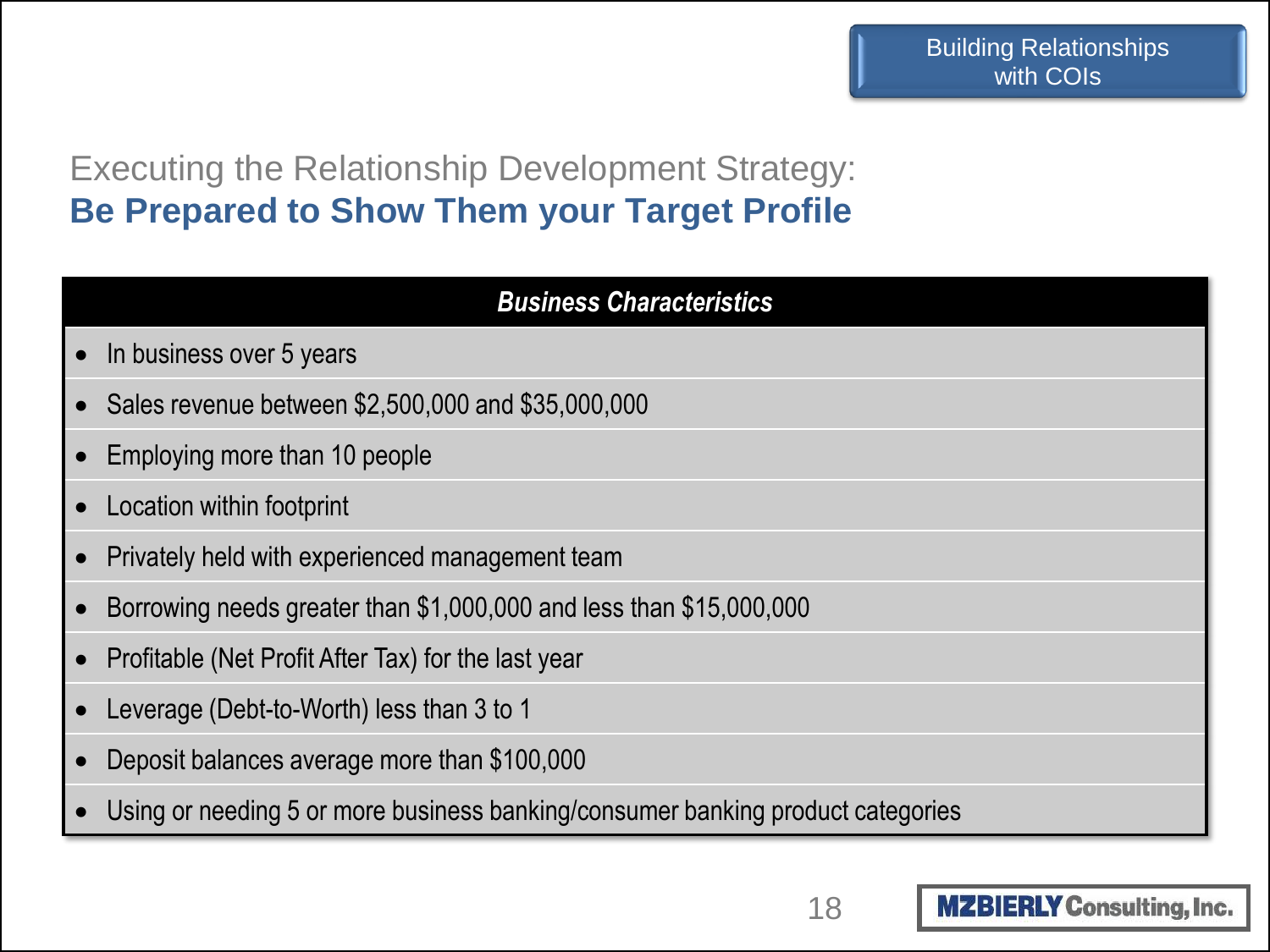#### Executing the Relationship Development Strategy **Suggestions for the "Next" Meetings**

- 1. Focus on **articulating your relationship-building process** (remember you're demonstrating it on these calls!)
- 2. Bring your **expertise to life** (use case studies)
- 3. Continue to discuss **your internal processes**
- 4. Continue to use your **target profile** to help the CPA understand what you do best
- **5. Teach the CPA** how to refer you business, assume that he doesn't know how
- 6. Communicate, communicate, communicate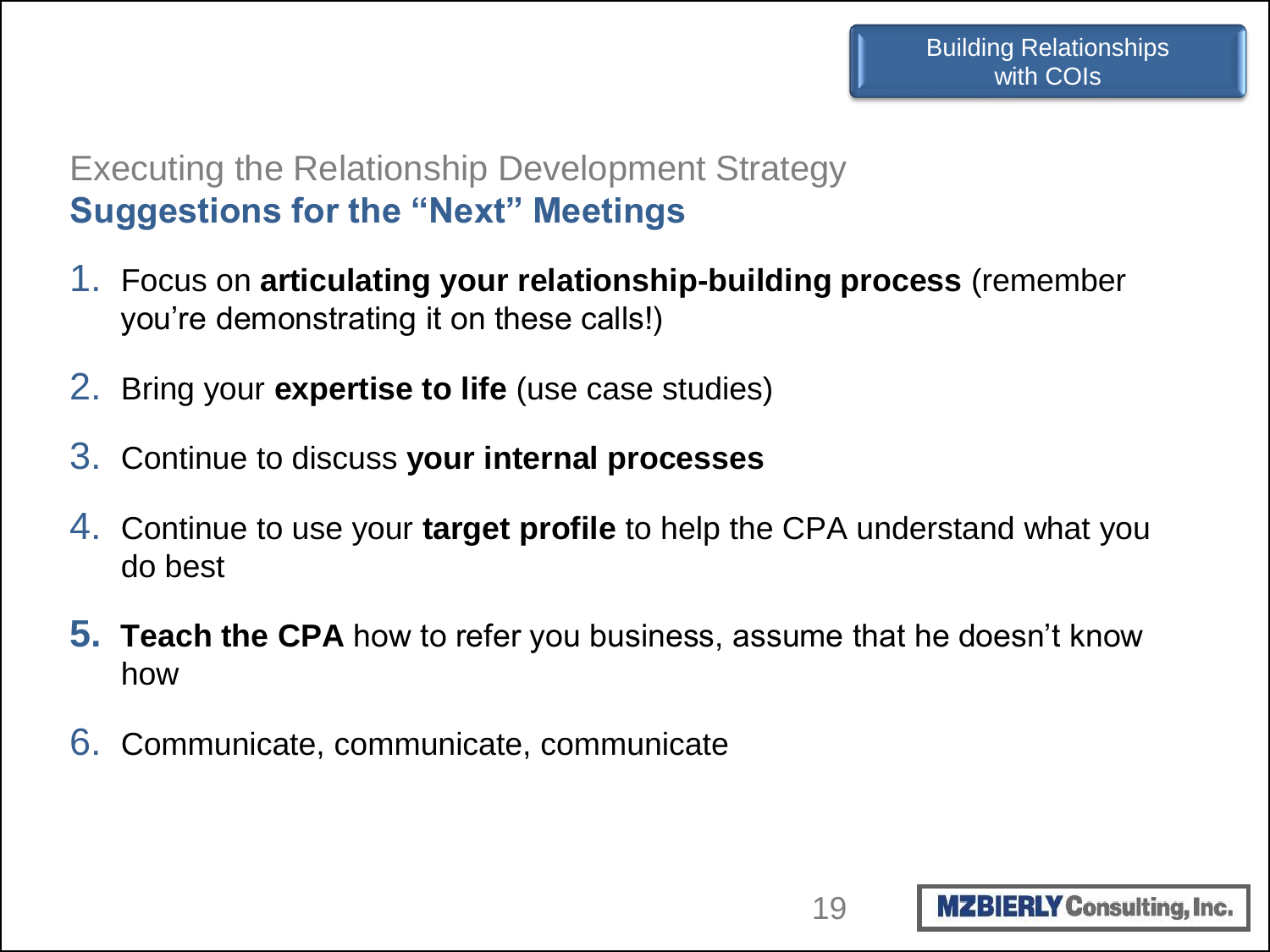### Executing the Relationship Development Strategy **Now, the First 5 Meetings. . . The First Meeting**

#### **Primary Focus:** Understanding the Business Processes and the Partner

- 1. Get an understanding of the firm
	- a. Past, how the firm got started, where they are today
	- b. Future, the firm's five-year "opportunities and initiatives"
	- c. How they operate, how the firm is organized, their specialties or niches
	- d. Characteristics of the firm's client base
	- e. Relationship strategies, how they add value to client relationships
	- Summarize your understanding of the firm and the clients

#### 2. Get to know the Partner

- a. Personal and professional interests and values
- b. Any Client niches he/she supports
- c. Client Relationship Development Processes
- 3. Position your experience working with "similar" Clients
	- a. Your background
	- b. Your Relationship Development Processes
	- c. How you work with your Banks internal processes
	- d. Your work with businesses similar to the Partner's client
- **4. Next Meeting. . .** Bring your "processes" to life **with case studies**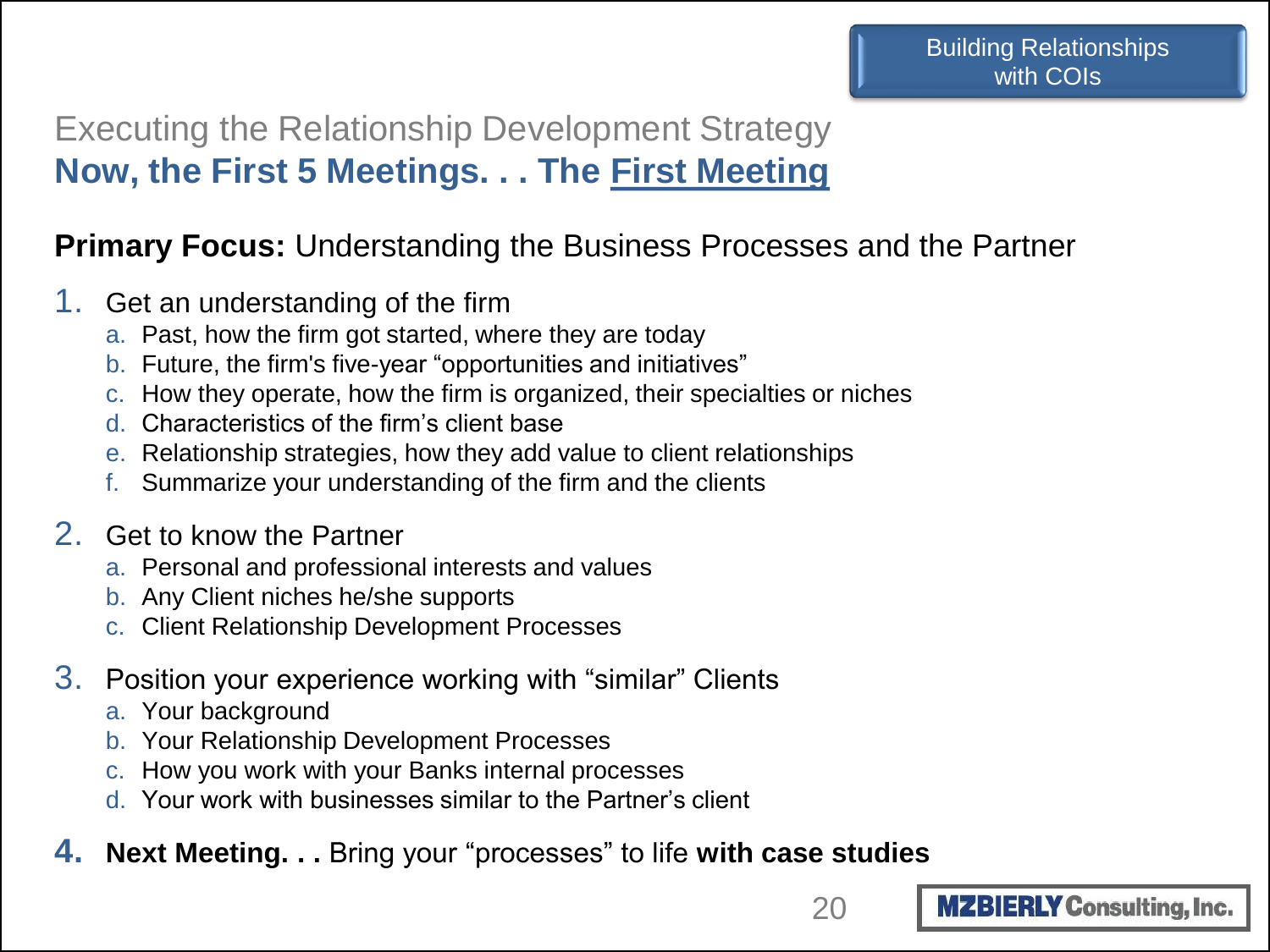### Executing the Relationship Development Strategy **The First 5 Meetings. . . The Second Meeting**

**Primary Focus:** Continue to Identify and Develop Needs

- 1. To demonstrate **your understanding** of what you've learned so far, review
	- a. The specialties of the firm
	- b. The specialties of the COI
- 2. Dig deeper into the processes the Partner and the Firm use to **"add value" in their Client relationships**
- 3. Discuss an example of how you have **worked with your clients** (a client similar to his/her clients) **using your Case Study**
- 4. State that you'd like the opportunity to **support** him/her and his **"similar" clients** (Wait for a "yes")
- 5. Ask for a "lunch" to discuss **expectations** when you work with his/her Clients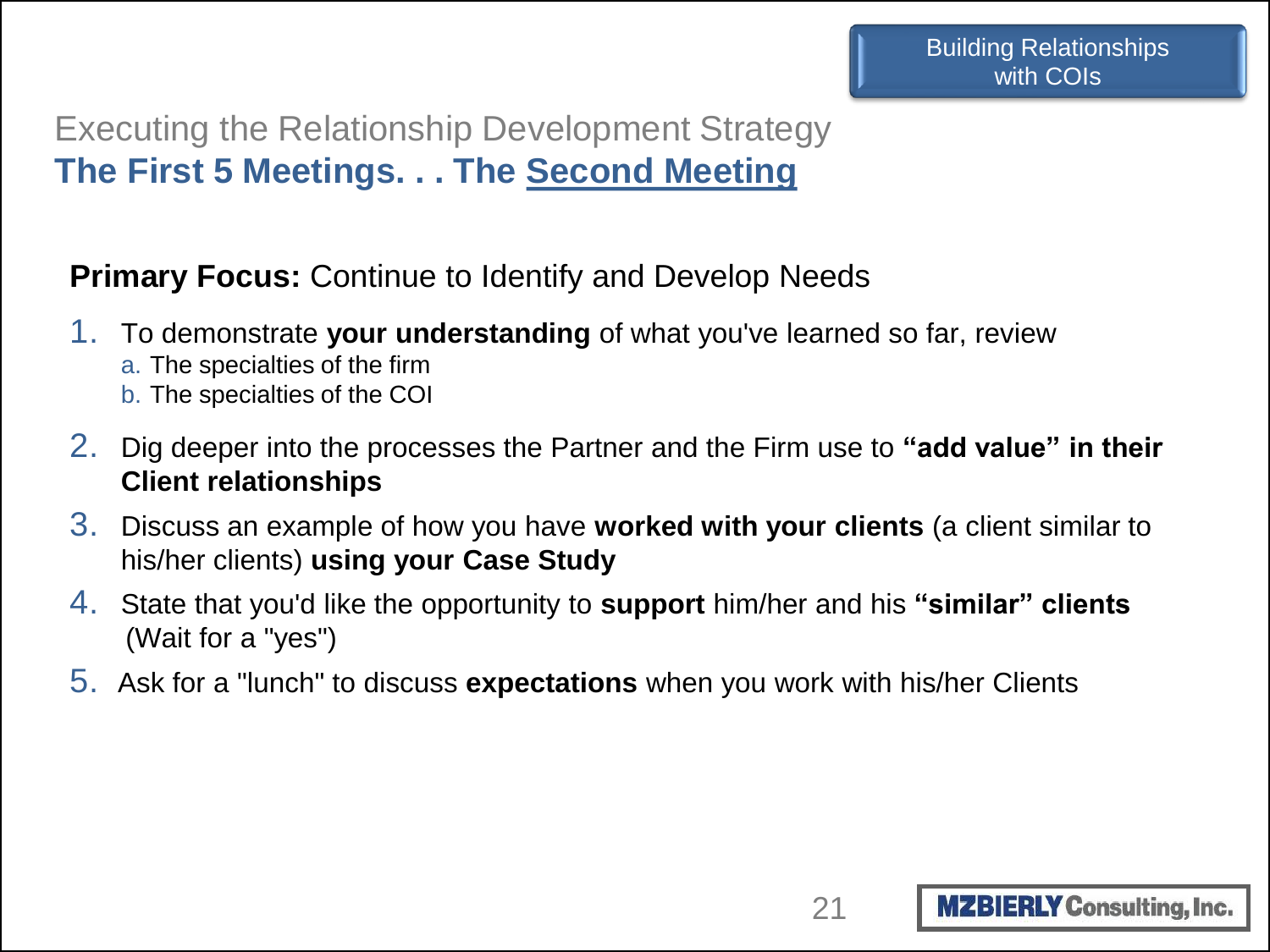### Executing the Relationship Development Strategy **The First 5 Meetings. . . The Third Meeting**

**Primary Focus:** Understand Expectations and Stay Top-of-Mind

Get more understanding on . . .

- 1. When and how they've referred business in the past
- 2. What **process elements** they consider most important when they refer an opportunity to an RM (thoroughly understand those expectations!)
- 3. What they like and don't like with **"referral experiences"** in the past
- 4. Ask again to help one of his clients!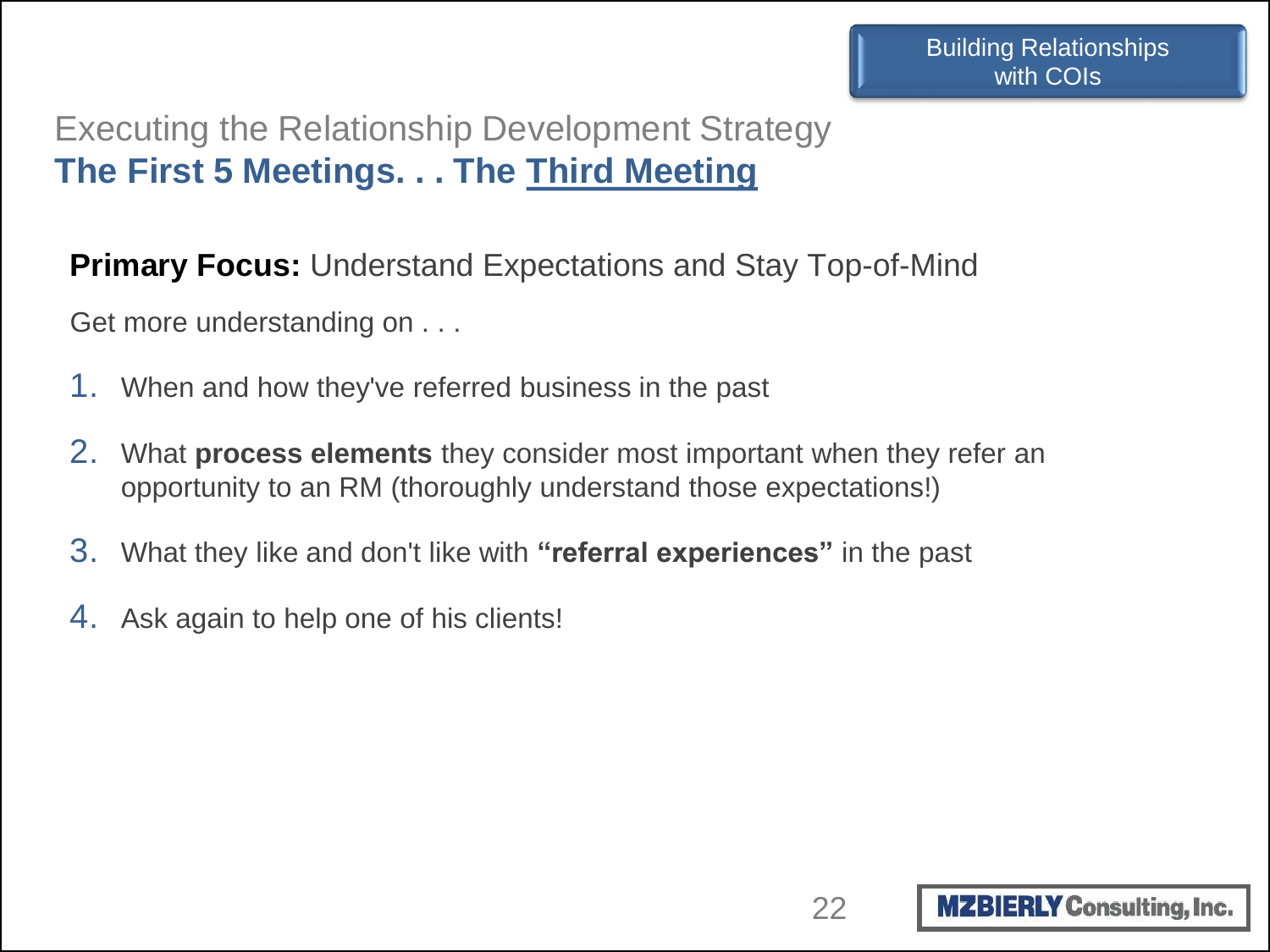### Executing the Relationship Development Strategy **The First 5 Meetings. . . The Fourth and Fifth Meetings**

#### **Meeting Four:** Work on the Personal Relationship

- 1. Build your understanding of the Partner's personal **interests and values**
- 2. Look for a way to spend time with him/her in the leisure-time activities or events that **they enjoy**

**Meeting Five:** Stay Top-of-Mind, Broaden the Relationship

- 1. Introduce your Sales Manager or a Specialist (Trust, Private Banking, TM)
- 2. Ask again to be considered for **next referral**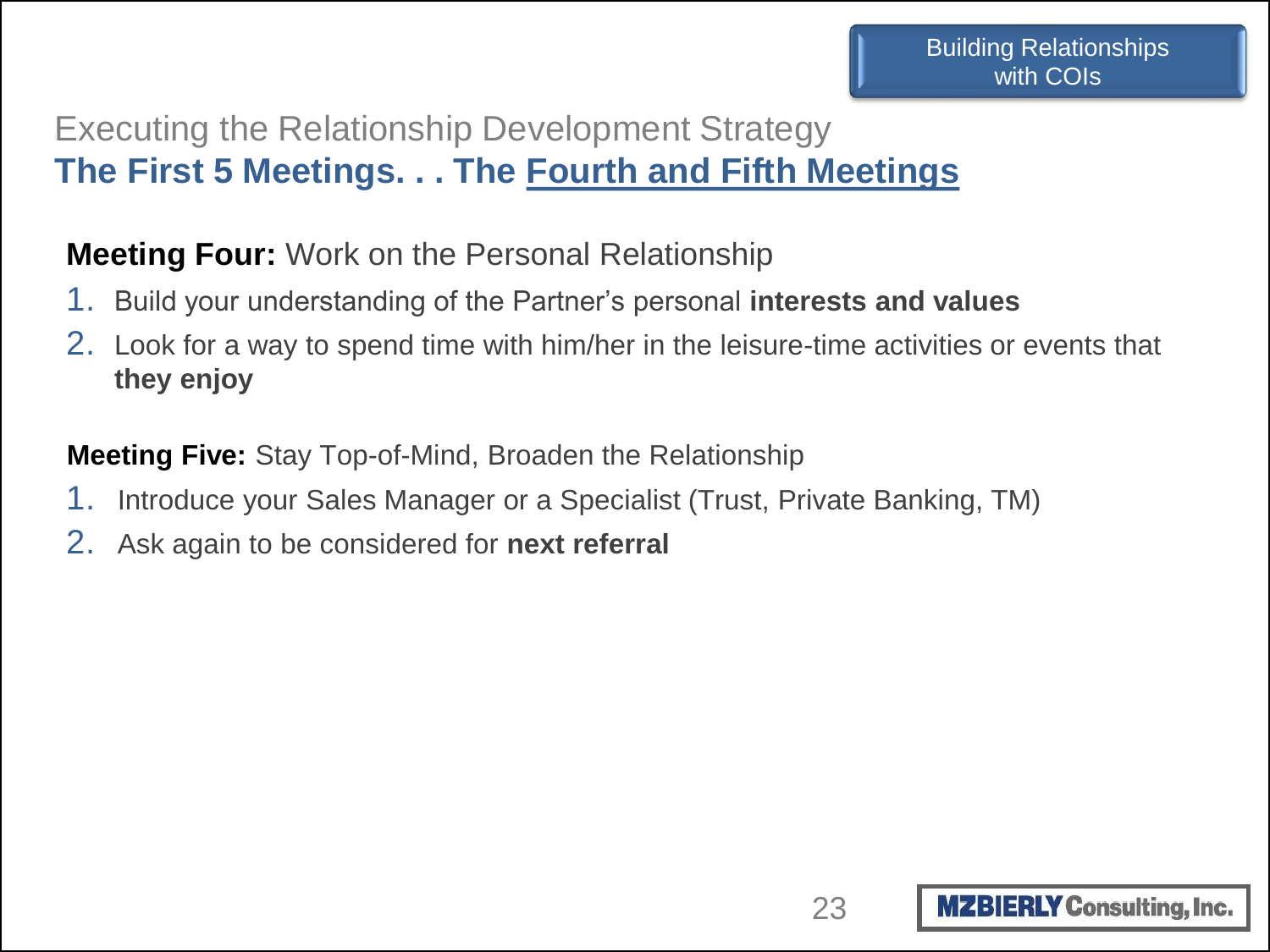# **THE PRACTICE MANAGEMENT CONSULTANT ANSWERS You Ask and. . .**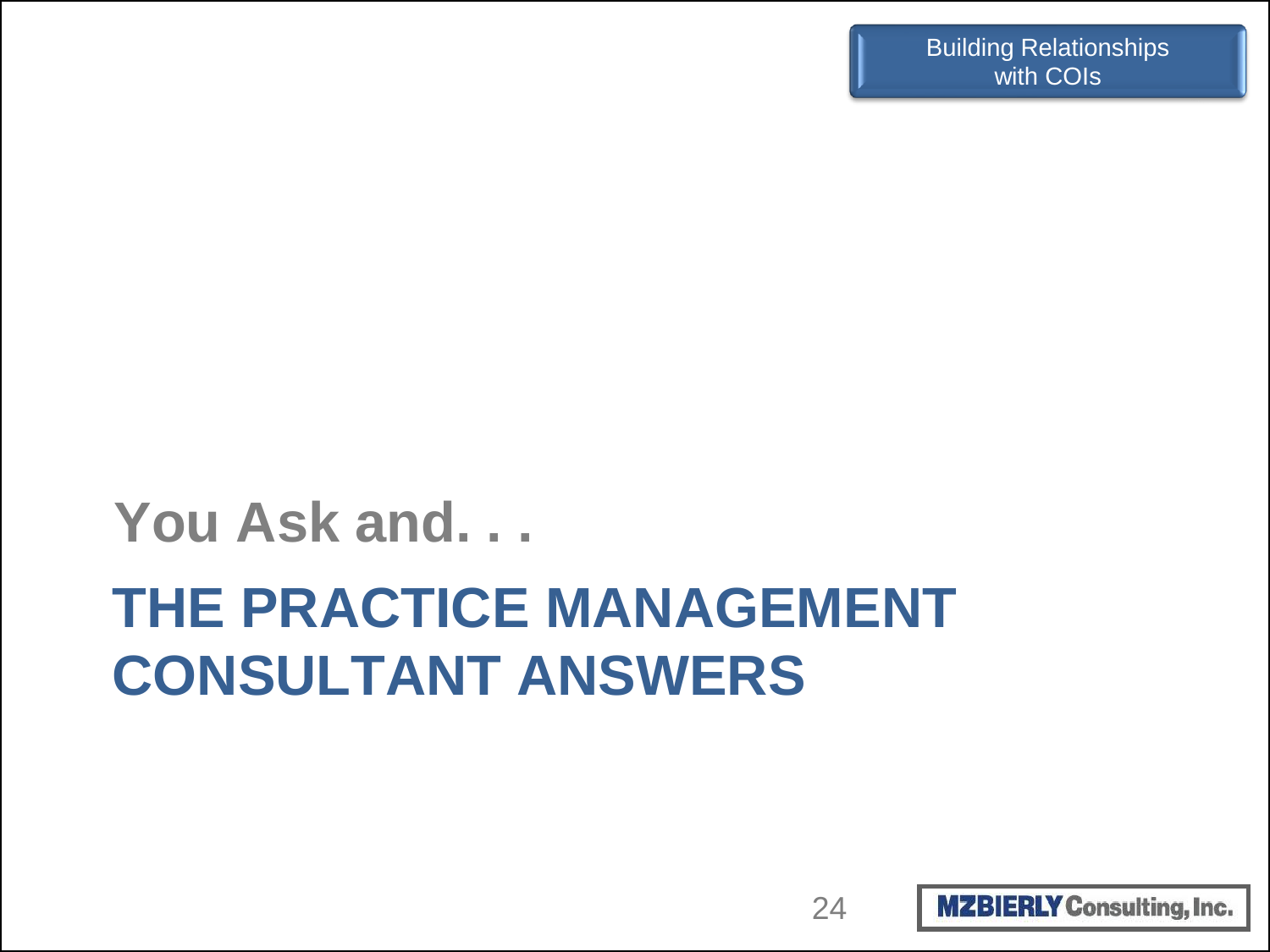### **AQUILA GLOBAL ADVISORS, LLC AAQUILA@AQUILAADVISORS.COM**



- $\checkmark$  August is the CEO of AQUILA Global Advisors, LLC which specializes in succession planning, mergers and acquisitions, compensation plans and transformational strategic planning
- $\checkmark$  Selected as one of the "Top 100 Most Influential People" in the Accounting Profession by **Accounting Today** in 2004, 2007, 2009 – 2012
- $\checkmark$  AAM Hall of Fame member, founding AAM Board Member
- $\checkmark$  First marketing director to become a partner in Top 100 Firm (1985)
- $\checkmark$  Former partner in top 100 firm Friedman, Eisenstein, Raemer & Schwartz (FERS)
- $\checkmark$  Former executive with American Express Tax & Business Services, Inc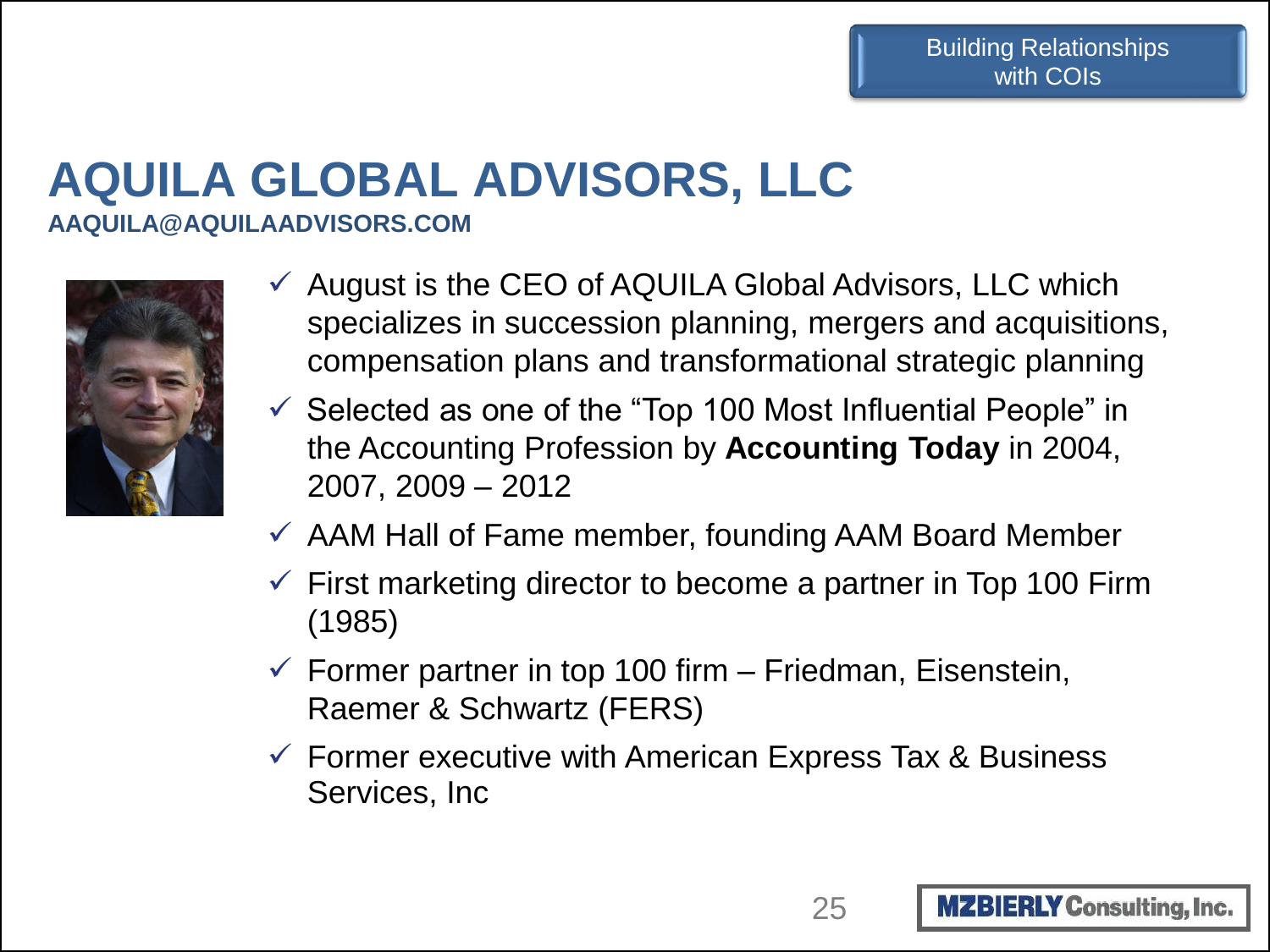## **Frequently Asked Questions**

- 1. Do you need to bank the Partner or the Firm get referrals from them? [No]
- 2. What percentage of Partners are actively referring business to bankers? [Less than 20%]
- 3. Which types of firms and whom within those firms should a banker target for referrals? [\$3 million to \$20 million in firm revenue]
- 4. How do Partners view the referral process? How important is reciprocity? [Important but don't begin relationship with it]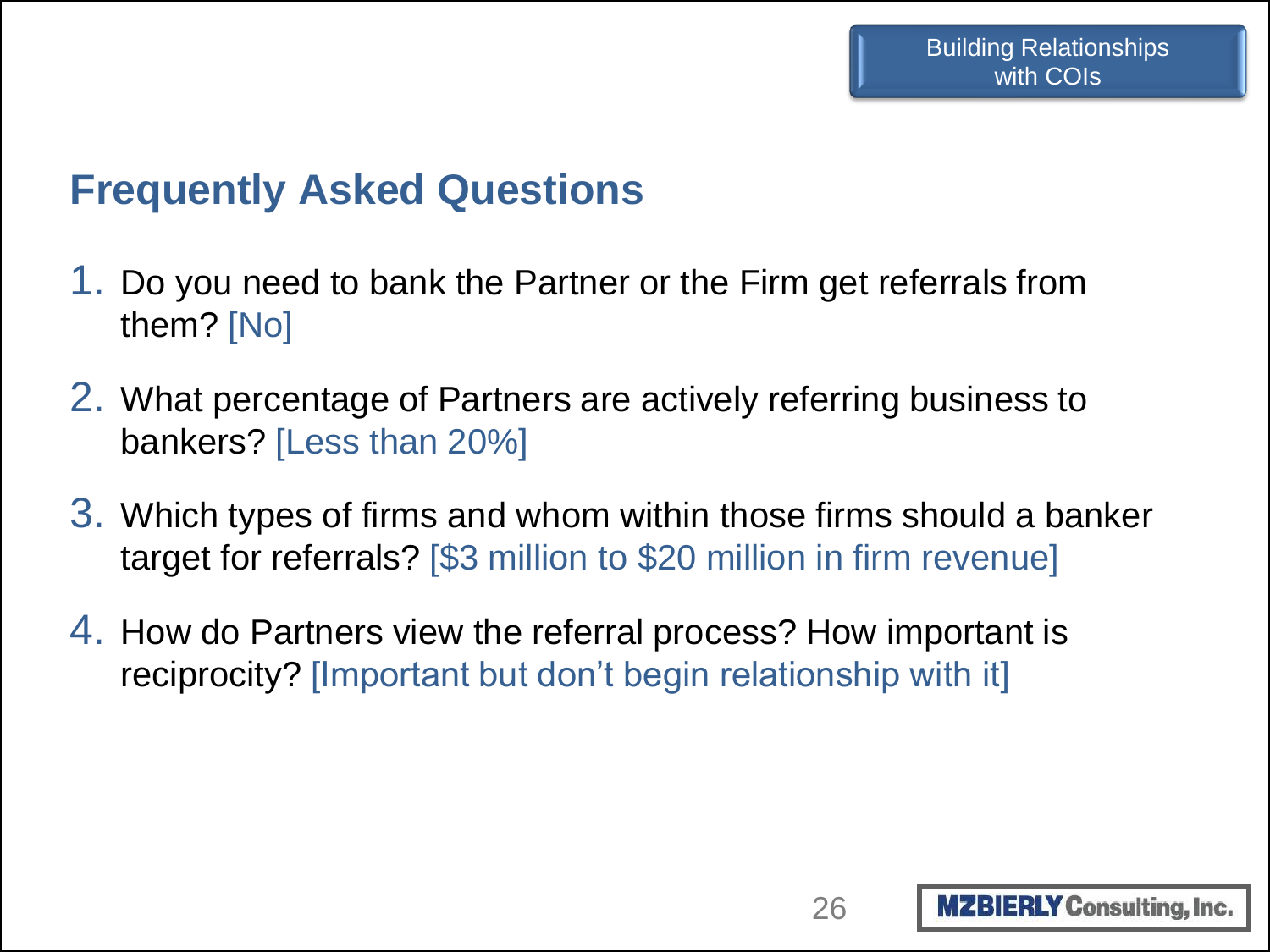## **Frequently Asked Questions**

- 5. What would be a banker's top objectives in a First Meeting with a Partner? [Get to know the Partner; understand the business objectives of the firm and the Partner; understand their client base; explain your internal processes; look for common interests]
- 7. How long will it take before a Partner is comfortable giving a referral? [Several meetings]
- 8. From a Partner perspective, how valuable are the CEU courses offered by banks? [Huge!]

27